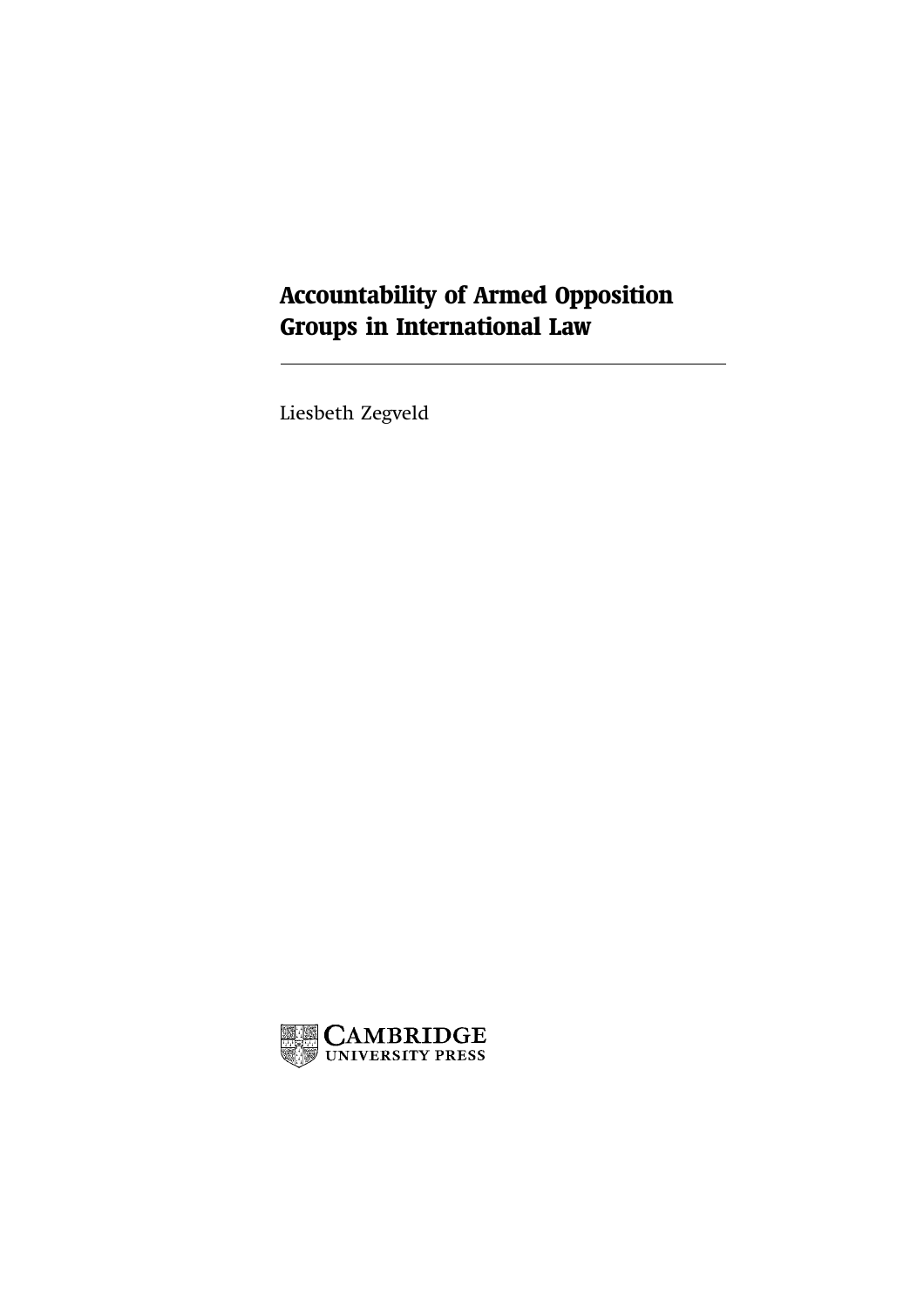PUBLISHED BY THE PRESS SYNDICATE OF THE UNIVERSITY OF CAMBRIDGE The Pitt Building, Trumpington Street, Cambridge, United Kingdom

CAMBRIDGE UNIVERSITY PRESS The Edinburgh Building, Cambridge CB2 2RU, UK 40 West 20th Street, New York, NY 10011-4211, USA 477 Williamstown Road, Port Melbourne, VIC 3207, Australia Ruiz de Alarcón 13, 28014 Madrid, Spain Dock House, The Waterfront, Cape Town 8001, South Africa

http://www.cambridge.org

<sup>C</sup> Liesbeth Zegveld 2002

This book is in copyright. Subject to statutory exception and to the provisions of relevant collective licensing agreements, no reproduction of any part may take place without the written permission of Cambridge University Press.

First published 2002 Reprinted 2003

Printed in the United Kingdom at the University Press, Cambridge

*Typeface* Swift 10/13 pt. *System L*AT<sub>E</sub>X 2<sub>ε [TB]</sub>

*A catalogue record for this book is available from the British Library*

ISBN 0 521 81130 9 hardback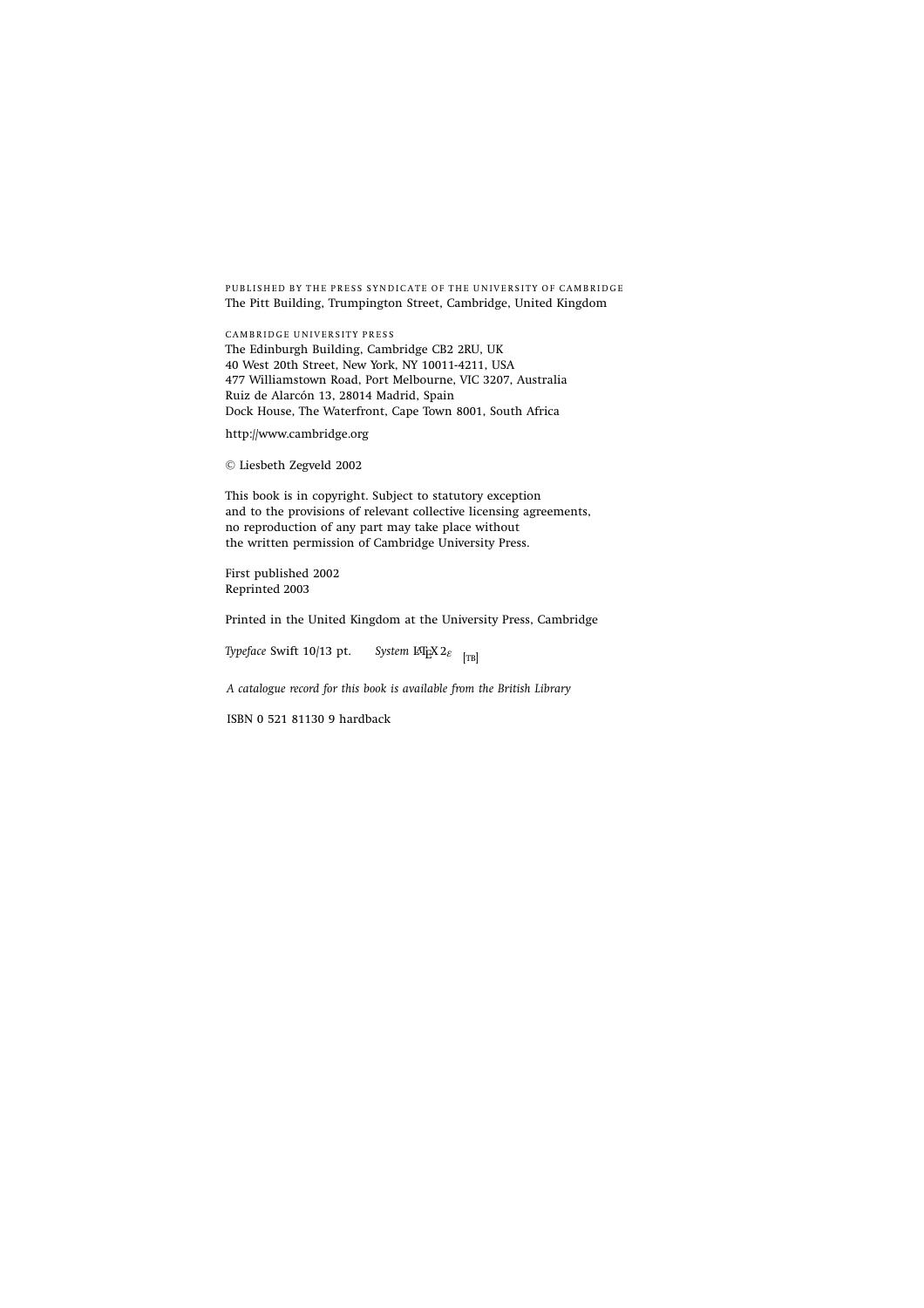# **Contents**

|   | Table of treaties and declarations                     | page ix      |
|---|--------------------------------------------------------|--------------|
|   | Table of cases                                         | xiii         |
|   | Table of other documents                               | xviii        |
|   | List of abbreviations                                  | xxvii        |
|   | Introduction                                           | $\mathbf{1}$ |
|   | PART 1 THE NORMATIVE GAP                               |              |
| 1 | Legal restraints on armed opposition groups as such    | 9            |
|   | Common Article 3 and Protocol II                       | 9            |
|   | Other rules of humanitarian law                        | 26           |
|   | Human rights law                                       | 38           |
|   | International criminal law                             | 55           |
| 2 | Substantive obligations of armed opposition            |              |
|   | groups as such                                         | 59           |
|   | Humane treatment of prisoners                          | 59           |
|   | Protection of civilians                                | 75           |
|   | Underdevelopment of the law                            | 92           |
|   | PART 2 THE ACCOUNTABILITY GAP                          |              |
| 3 | Accountability of group leaders                        | 97           |
|   | Crimes                                                 | 99           |
|   | Command responsibility of group leaders                | 111          |
|   | Criteria for accountability of group leaders           | 121          |
|   | Limited prospects for prosecution                      | 131          |
| 4 | Accountability of armed opposition groups as such      | 133          |
|   | Evidence for accountability of armed opposition groups | 134          |
|   |                                                        |              |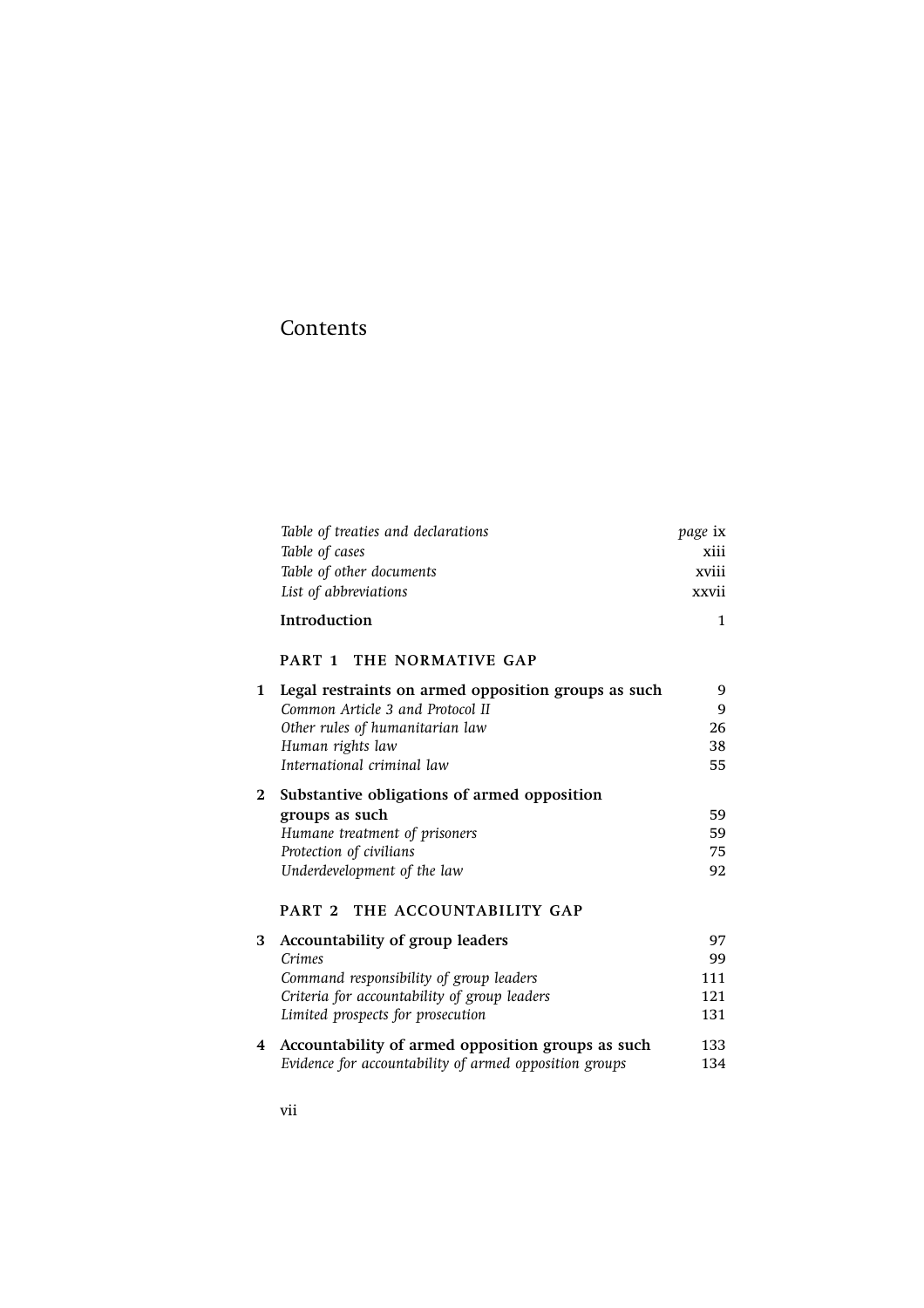## viii contents

|    | Attributing acts to armed opposition groups<br>Successful armed opposition groups | 152<br>155 |
|----|-----------------------------------------------------------------------------------|------------|
|    | Finding a suitable forum                                                          | 157        |
| 5. | Accountability of the state for acts of armed                                     |            |
|    | opposition groups                                                                 | 164        |
|    | Applicable law                                                                    | 166        |
|    | The obligation of the state to take action                                        | 180        |
|    | The pertinence of territorial control                                             | 207        |
| 6  | The quest for accountability                                                      | 220        |
|    | Group versus individual accountability                                            | 220        |
|    | Group versus state accountability                                                 | 224        |
|    | Conclusion                                                                        | 229        |
|    | Bibliography                                                                      | 231        |
|    | Index                                                                             | 242        |
|    |                                                                                   |            |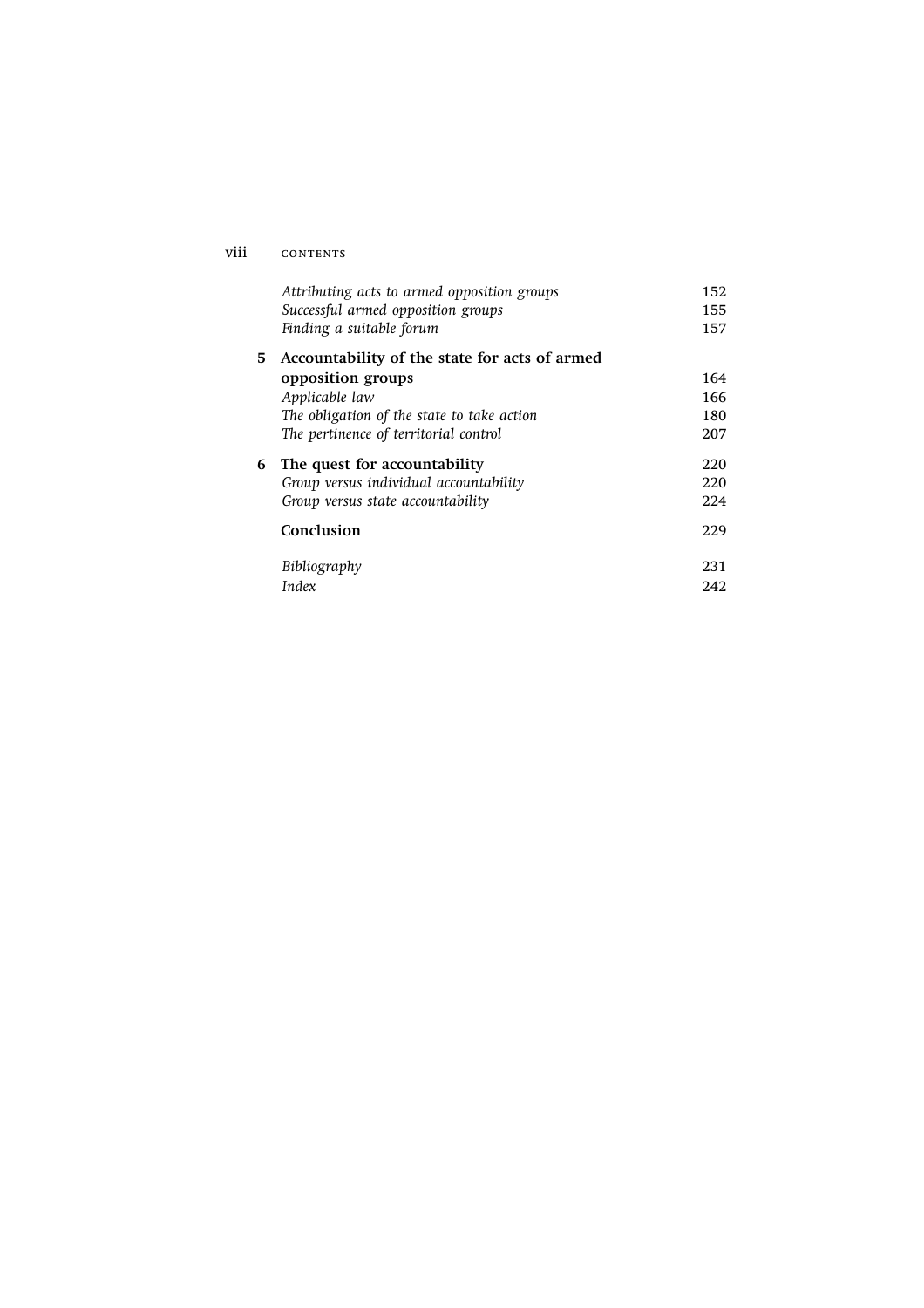# 1 Legal restraints on armed opposition groups as such

The first question is that of applicable law. It is only when the law to be applied has been settled that one can examine its content, which will be done in the next chapter.

Practice of international bodies convincingly demonstrates that international humanitarian law applicable to armed opposition groups extends well beyond Common Article 3 of the Geneva Conventions and Additional Protocol II to the Geneva Conventions. It remains the case, however, that the 'new' humanitarian law applicable to armed opposition groups concerns principles rather than detailed rules. It is unclear whether armed opposition groups are bound by human rights law. International criminal law as it currently stands does not apply to armed opposition groups as such, and probably rightly so.

#### **Common Article 3 and Protocol II**

#### *Treaty law*

International bodies have uniformly affirmed the applicability of Common Article 3 and Protocol II to armed opposition groups as a matter of treaty law.

Common Article 3 provides: 'In the case of armed conflict not of an international character occurring in the territory of one of the High Contracting Parties, each Party to the conflict shall be bound to apply as a minimum the following provisions.' Despite the clarity of this provision, both states and commentators have sometimes suggested that Common Article 3 does not bind armed opposition groups or that it applies only to the individual members of these groups, rather than to the group as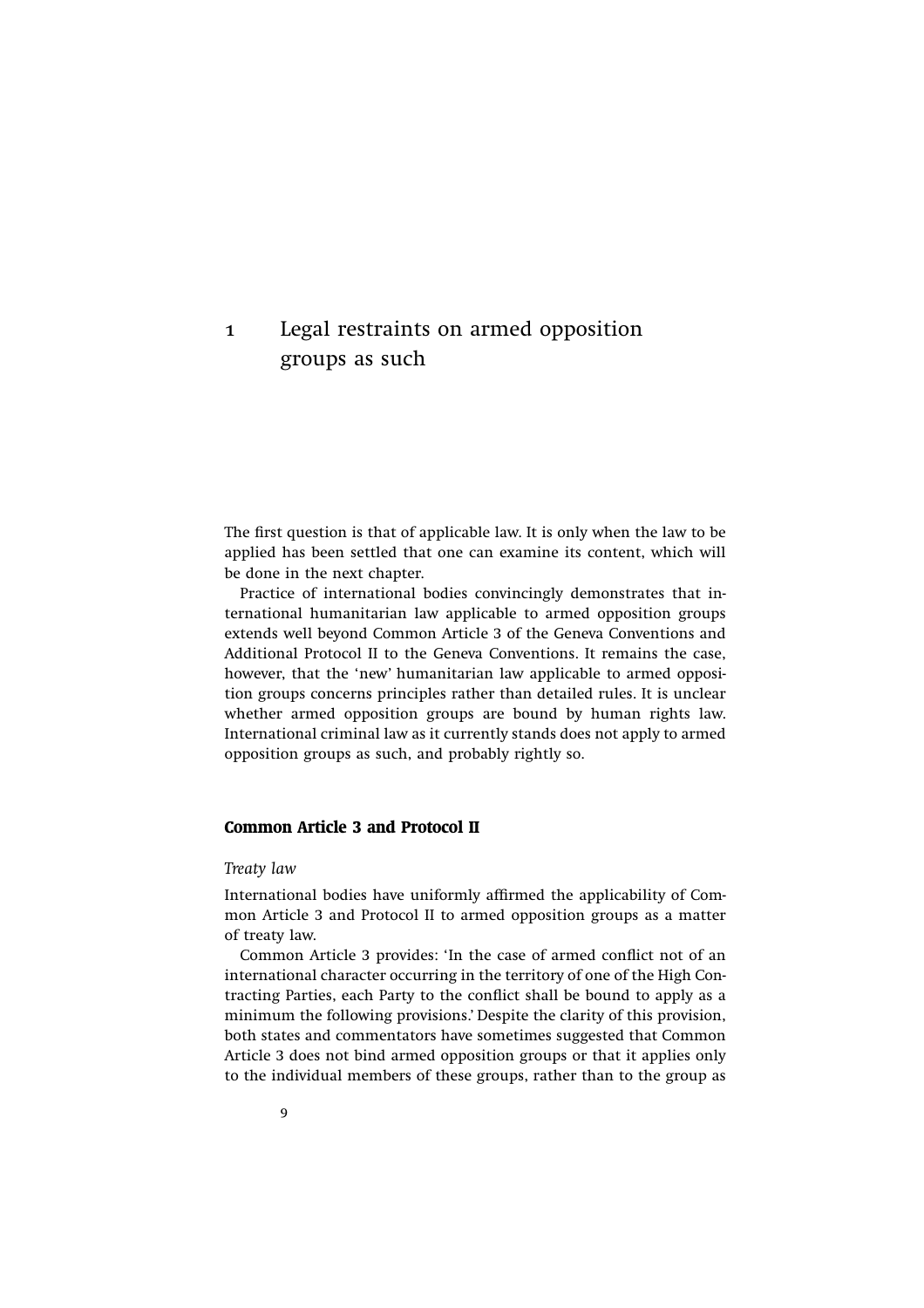a whole.<sup>1</sup> The proponents of this argument may support their view by pointing to Protocol II which does not refer to 'parties to the conflict', but only mentions the High Contracting Parties to the Protocol, which are states $2$ 

Wide international practice confirms, however, that armed opposition groups are bound by Common Article 3 and Protocol II, and that they are so as a group. In *Military and Paramilitary Activities In and Against Nicaragua*, the International Court of Justice observed that the acts of the *Contras*, fighting against the Nicaraguan Government, were governed by the law applicable to armed conflict not of an international character, i.e. Common Article 3.3 Similarly, in the so-called *Tablada* case, the Inter-American Commission considered:

Common Article 3's mandatory provisions expressly bind and apply equally to both parties to internal conflicts, i.e., government and dissident forces. Moreover, the obligation to apply Common Article 3 is absolute for both parties and independent of the obligation of the other. Therefore, both the MTP attackers [the armed opposition group fighting in the conflict under consideration] and the Argentine armed forces had the same duties under humanitarian law.<sup>4</sup>

- <sup>1</sup> During the First Periodical Meeting on Humanitarian Law in 1998, several states re-emphasized their objections to the qualification of armed opposition groups as a party to the conflict within the meaning of international humanitarian law. In their view, the better way to deal with internal conflicts is through international criminal prosecution of individuals. The conclusions of the conference drawn up by the chairman avoid any reference to armed opposition groups as bearers of obligations under international humanitarian law, Chairman's Report of the First Periodical Meeting on International Humanitarian Law (Geneva, 19–23 January 1998) in ICRC, International Federation of Red Cross and Red Crescent Societies, Compendium of Documents, prepared for the 27<sup>th</sup> International Conference of the Red Cross and Red Crescent 31 October – 6 November 1999, Annex II (1999) (hereafter, Compendium of Documents); see also D. Plattner, 'The Penal Repression of Violations of International Humanitarian Law Applicable in Non-International Armed Conflicts' (1990) 30 *IRRC* 409, at 416 (hereafter, 'Penal Repression').
- <sup>2</sup> See G.I.A.D. Draper, 'Humanitarian Law and Human Rights' (1979) *Acta Juridica* 199–206, reprinted in M. A. Meyer and H. McCoubrey (eds.) *Reflections on Law and Armed Conflicts*, (Kluwer Law International, The Hague, 1998) pp. 145–6 (hereafter, *Reflections on Law and Armed Conflicts)* ('The rules established in the Protocol [II] *...* are not express obligations imposed upon the parties to the internal conflict, but are established as between the States which are parties to the Protocol, limited to the States Parties to the Geneva Convention of 1949') (hereafter, 'Humanitarian Law and Human Rights').
- <sup>3</sup> *Nicaragua* v. *US* ( Judgment of 27 June 1986) (Merits) 1986 ICJ Rep. 14, at 114, para. 119 (hereafter, *Nicaragua* Case).
- <sup>4</sup> Report No 55/97, Case No 11.137 (Argentina), para. 174 (30 October 1997) (hereafter, *Tablada* case) (footnotes omitted); see also Report No 26/97 Case No 11.142 (Colombia), para. 131 (30 September 1997).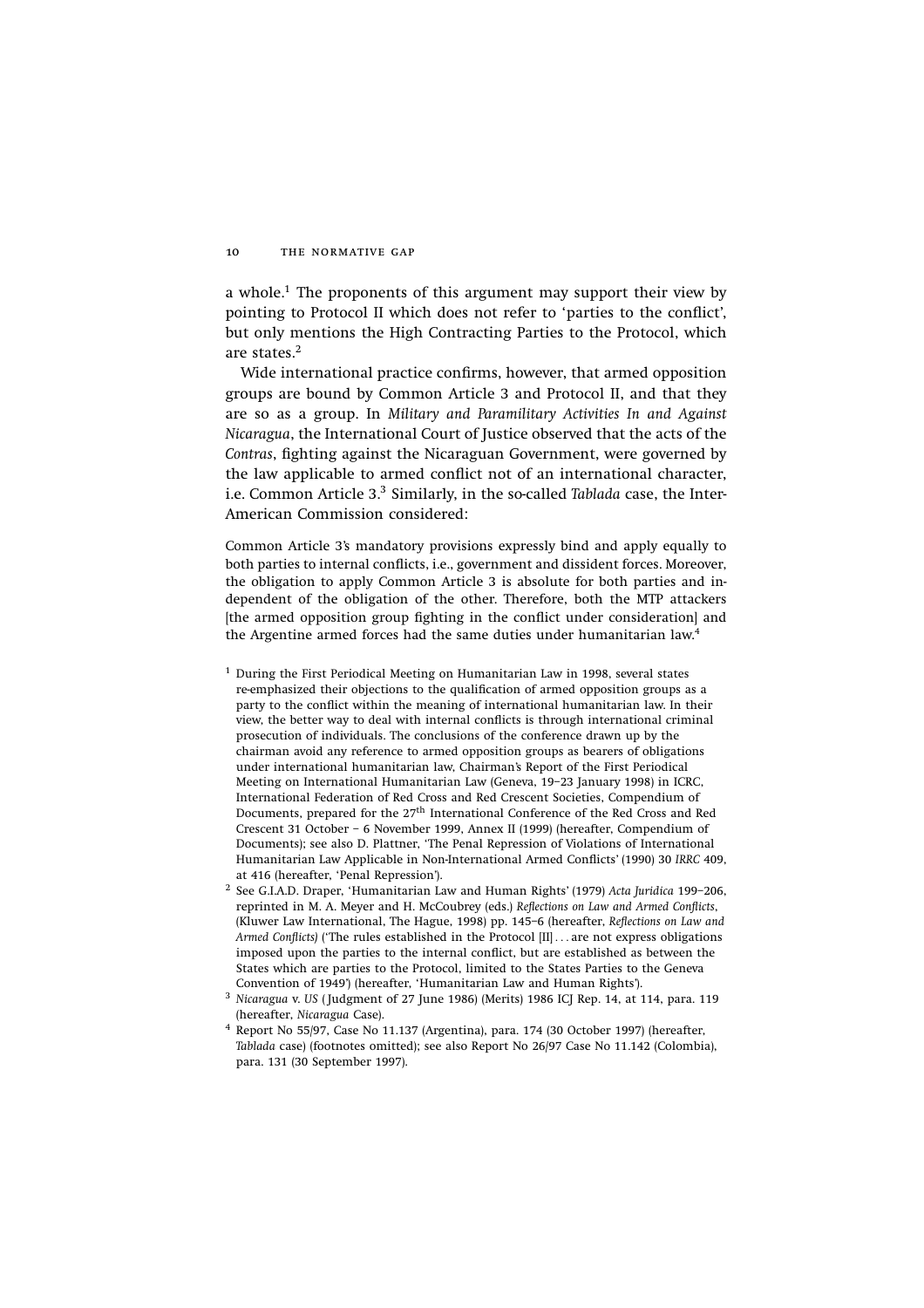The UN Security Council and the UN Commission on Human Rights, in the context of various internal conflicts, have frequently called upon all parties to the hostilities, namely the government armed forces and armed opposition groups – to respect fully the applicable provisions of international humanitarian law, including Common Article 3.5

Similar practice can be found with regard to Protocol II. In *Prosecutor* v. *Akayesu*, the Rwanda Tribunal indicated that the Protocol states 'norms applicable to States and Parties to a conflict'.<sup>6</sup> Similarly, in resolution 1987/51, the UN Commission on Human Rights requested the armed opposition groups involved in the conflict in El Salvador to observe the Geneva Conventions and the Protocols, which includes Protocol II.7 The Commission's Special Representative on the Situation of Human Rights in El Salvador observed:

The Republic of El Salvador is a party to the four Geneva Conventions of 1949 and the Additional Protocols of 1977 on the protection of victims of war. Since the current conflict in El Salvador is an 'armed conflict not of an international character' within the meaning of the Conventions and Protocols, the relevant rules apply, particularly those contained in Article 3 of each of the Conventions and in Protocol II, *and must be observed by each of the parties to the conflict – in other words, by the Salvadorian regular armed forces and the opposition guerrilla forces*. 8

- <sup>5</sup> UN Security Council, Res. 1193 (1998), para. 12 (28 August 1998) (on Afghanistan); UN Security Council, Res. 812 (1993), para. 8 (12 March 1993) (on Rwanda); UN Security Council, Res. 794 (1992), para. 4 (3 December 1992) (on Somalia); UN Commission on Human Rights, Res. 1999/18, para. 17 (23 April 1999) ('condemns abuses by elements of the Kosovo Liberation Army, in particular killings in violation of international humanitarian law'); UN Commission on Human Rights, Res. 1997/59, para. 7 (15 April 1997) (on Sudan); Commission on Human Rights, Res. 1998/67, para. 6 (21 April 1998) (on Sudan); see also UN Commission on Human Rights, E/CN.4/1985/21, at 43, para. 161 (Report of the Special Rapporteur, 19 February 1985) (hereafter, 1985 Report of the Special Rapporteur on Afghanistan).
- <sup>6</sup> No. ICTR-96-4-T, at 248, para. 611 (2 September 1998) (hereafter, *Akayesu* case).
- <sup>7</sup> Para. 3 (11 March 1987); see also UN Commission on Human Rights, Res. 1997/59, para. 7 (15 April 1997) (on Sudan).
- <sup>8</sup> UN Commission on Human Rights, E/CN.4/1985/18, at 37 (Report of the Special Representative, 1 February 1985) (hereafter, 1985 Final Report of the Special Representative on El Salvador) (emphasis added); see also UN Commission on Human Rights, E/CN.4/1984/25, at 34 (Final Report on the Situation of Human Rights in El Salvador of J. A. Pastor Ridruejo, 19 January 1984); UN Commission on Human Rights, E/CN.4/1995/111, para. 129 ( Joint Report of the Special Rapporteur on Question of Torture, N.S. Rodley, and the Special Rapporteur on Extrajudicial, Summary or Arbitrary Executions, Bacre Waly Ndiaye, 16 January 1995) (hereafter, 1995 Joint Report of the Special Rapporteur on Question of Torture, and the Special Rapporteur on Extrajudicial, Summary or Arbitrary Executions); Inter-American Commission on Human Rights, Third Report on the Situation of Human Rights in Colombia,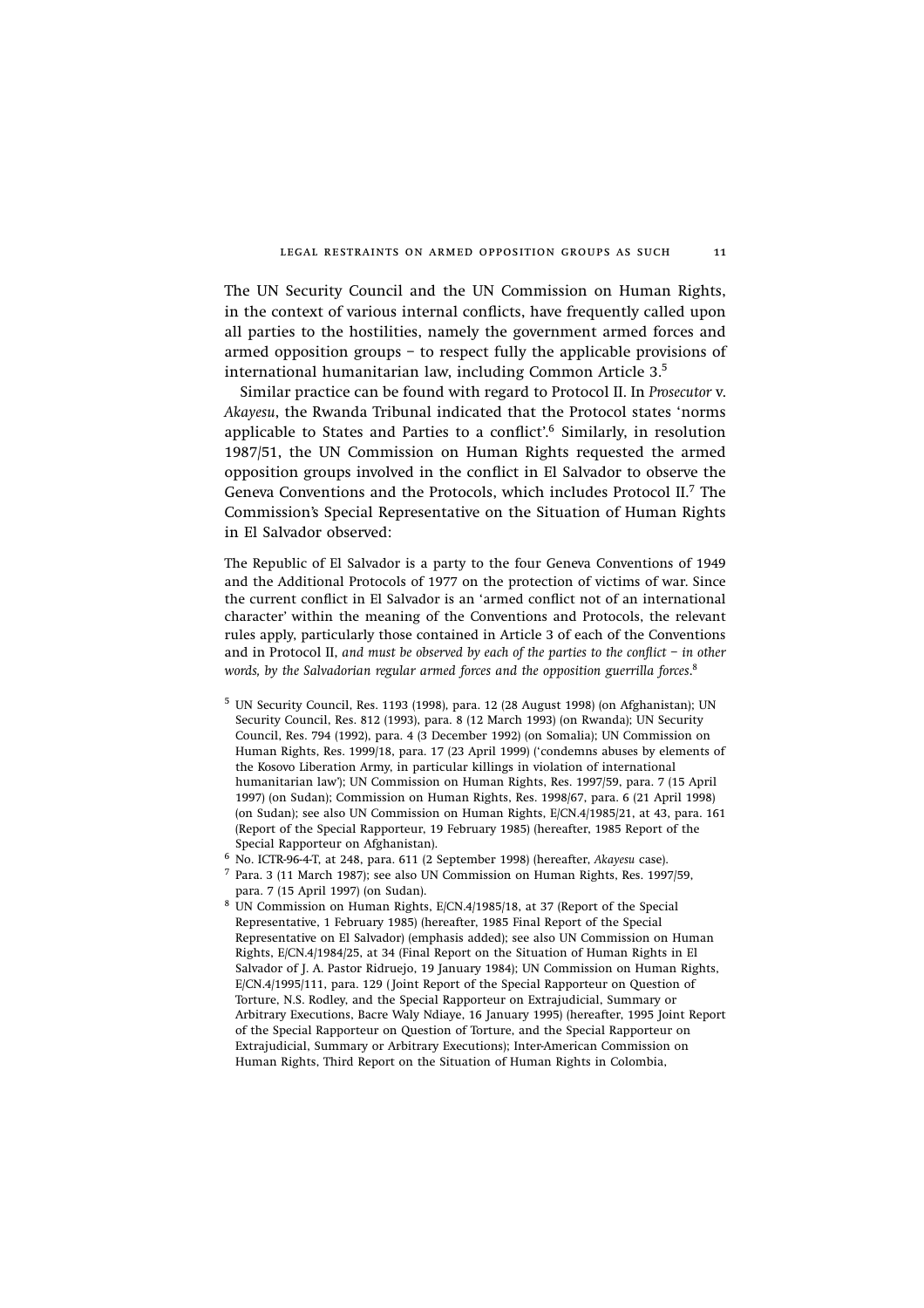This practice, demonstrating that armed opposition groups are bound by Common Article 3 and Protocol II,<sup>9</sup> also shows that international bodies have assumed competence to determine the applicability of these norms in specific cases. Commentators have often raised the problem of the absence of an international machinery competent to characterize the conflict and therewith the applicability of the relevant law.10 Were such machinery to exist, they suggest, the common state practice of denying the applicability of Common Article 3 and Protocol II to situations in which they clearly should be applied, might be reversed.

It is true that, in principle, states are free to interpret their rights and duties under international humanitarian law, as under general international law, without such interpretation having binding force upon other states.<sup>11</sup> Accordingly, during the drafting of Protocol II, several states emphasized that it is a matter solely for the state affected by a conflict to determine whether the conditions for applicability of the Protocol were fulfilled.12 International bodies generally acknowledge the relevance of states' views, in particular the view of the territorial state, on the question whether the norms apply to a particular situation.13

OEA/Ser.L/V/II.102, Doc. 9, rev. 1, at 77–8, para. 20 and accompanying footnote 11, at 81–111, paras. 36–150 (26 February 1999) (hereafter, Third Report on Colombia) (applying Protocol II to the Colombian armed opposition groups).

- <sup>9</sup> See also J. S. Pictet (ed.), *Commentary IV Geneva Convention Relative to the Protection of Civilian Persons in Time of War* (International Committee of the Red Cross, Geneva, reprint 1994) (1958) p. 37 (hereafter, *Commentary 4th Geneva Convention*); S-S. Junod, *Commentary on the Additional Protocols of 8 June 1977 to the Geneva Conventions of 12 August 1949*, eds. Y. Sandoz *et al*. (Martinus Nijhoff, Geneva, 1987), p. 1345 (hereafter, *Commentary Additional Protocols*).
- <sup>10</sup> F. Kalshoven, *Constraints on the Waging of War* (International Committee of the Red Cross, Geneva, 2nd edn., 1991), p. 138 (hereafter, *Constraints*); T. Meron, *Human Rights in Internal Strife: their International Protection* (Grotius Publications Limited, Cambridge, 1987) p. 43–4 (hereafter, *Internal Strife*).
- <sup>11</sup> P. Weil, 'Le droit international en quête de son identité' (1992) 237-VI Recueil des Cours at 222.
- $^{12}$  F. Kalshoven, 'Reaffirmation and Development of International Humanitarian Law Applicable in Armed Conflicts: the Diplomatic Conference Geneva 1974–1977' (1997) 8 *NYIL* 107, at 112 (hereafter, 'Reaffirmation').
- <sup>13</sup> Commission on Human Rights, E/CN.4/1998/87, para. 79 (Analytical Report of the Secretary General on Minimum Humanitarian Standards, 5 January 1998) (hereafter, UN Secretary-General 1998 Report on Minimum Humanitarian Standards); compare also Commission on Human Rights, E/CN.4/1994/31, para. 13 (Report of the Special Rapporteur on Question of Torture, N. S. Rodley, 6 January 1994) (asking whether, in determining whether an armed conflict exists and what entities may be appropriately considered as parties to the conflict, he should be guided by the view of the Government of the member state concerned) (hereafter, 1994 Report of the Special Rapporteur on Torture).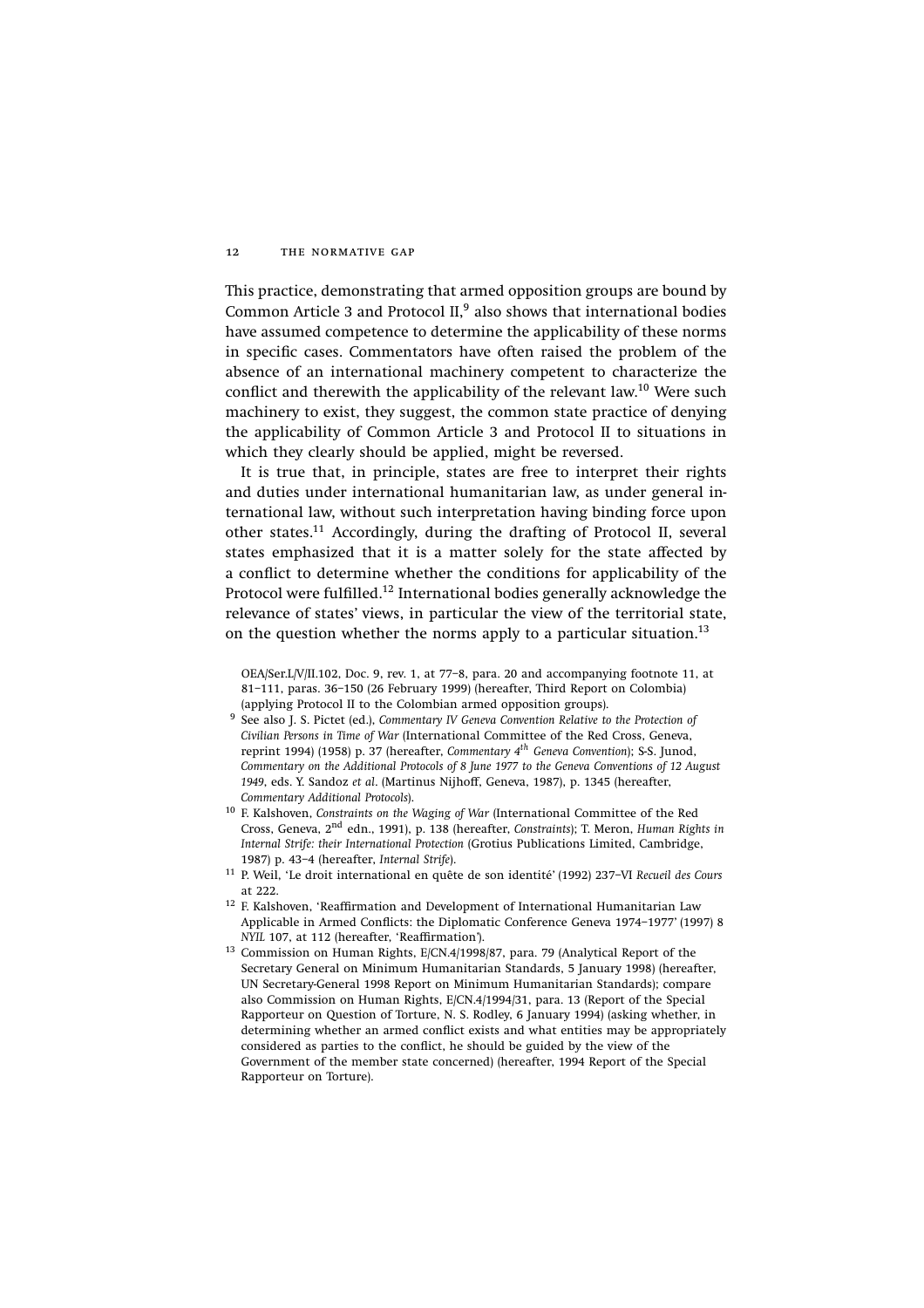The freedom of states is, however, limited when courts and tribunals exist that are competent to interpret the law. There is no doubt that the International Court of Justice, the Yugoslavia and Rwanda Tribunals, and the future International Criminal Court, can make a legally binding declaration as to whether a conflict is an 'armed conflict not of an international character' and thereby as to the applicability of international humanitarian law to the parties involved in the conflict.<sup>14</sup> Moreover, the UN Security Council, when acting under Chapter VII, has claimed the authority to make a legally binding decision as to whether an armed conflict exists and whether the humanitarian rules apply to these situations. The effect of decisions of these bodies is to have a minimum legal standard apply, independently of the desire of the government, as soon as the violence and the armed opposition groups pass a certain threshold as to their organization and military power.

Other bodies, such as the Inter-American Commission, the UN Commission on Human Rights, and its rapporteurs, have also regularly qualified situations as internal armed conflicts within the meaning of international humanitarian law. Significantly, in some cases these bodies made such declarations contrary to the views of the governments concerned.<sup>15</sup> The views of these bodies are, however, not binding upon states.

Thus, while the determination of applicability of Common Article 3 and Protocol II is largely left to auto-interpretation, international bodies increasingly play a role in this determination. A different question,

<sup>14</sup> In the *Nicaragua* case, the International Court of Justice held that the conflict between the *Contras* and the Government of Nicaragua was an armed conflict not of an international character in terms of international humanitarian law; it made this decision in defiance of the position of the Government of Nicaragua, which refused to formally acknowledge the applicability of Common Article 3, Americas Watch Committee, *Violations of the Laws of War by Both Sides in Nicaragua 1981–1985* (New York, March 1985), p.16.

<sup>15</sup> Both the Governments of El Salvador and Afghanistan refused to acknowledge the applicability of Common Article 3 to the respective conflicts. Nonetheless, the UN Commission on Human Rights' Special Representative on the Situation of Human Rights in El Salvador, Pastor Ridruejo stated that the conflict in El Salvador was governed by Common Article 3 and Protocol II, 1985 Final Report of the Special Representative for El Salvador, see above, n. 8, at 37. Similarly, the UN Commission on Human Rights' Special Rapporteur on Afghanistan, Ermacora, considered that the conflict in Afghanistan 'must be considered as one of a non-international character within the meaning of Article 3 of the Geneva Conventions', 1985 Report of the Special Rapporteur on Afghanistan, above, n. 5, at 43; see also A/40/40 at 122 (1985), General Assembly of the United Nations (the Government of Afghanistan denying that the situation in that country constituted an armed conflict within the meaning of Common Article 3).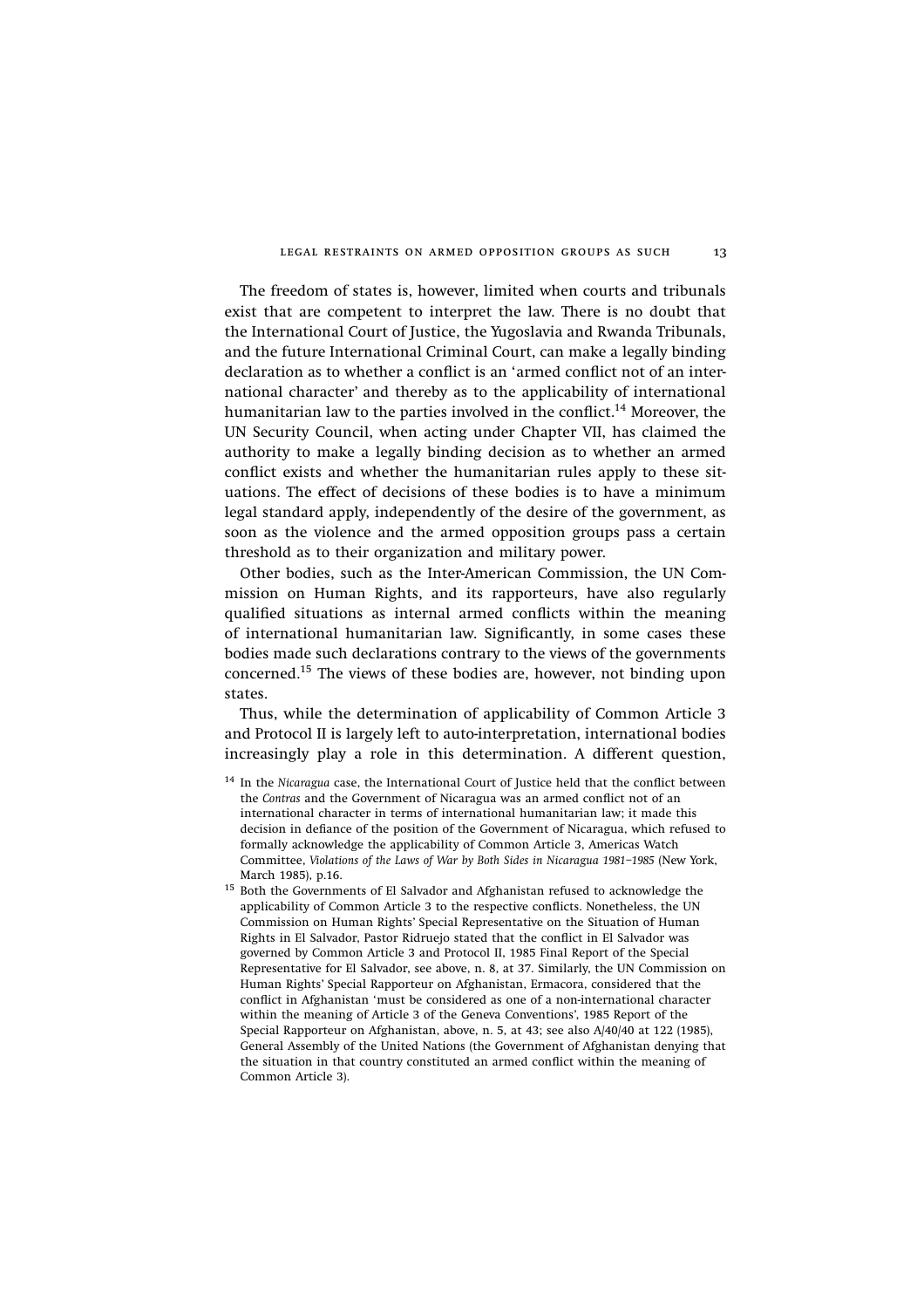which will be addressed later, is whether third party monitoring can be improved by the creation of machinery specifically mandated to decide on the applicability of international humanitarian law in specific cases.

# *Origin of the obligations of armed groups under inter-state treaties*

A difficult question remains, namely the origin of the obligations of armed opposition groups under multilateral treaties to which they are not a party. The Geneva Conventions and Protocol II are international agreements concluded between states. Armed opposition groups have not ratified or acceded to these treaties, nor are they able to become parties to the Geneva Conventions or Protocol II. The Geneva Conventions admit only states as 'High Contracting Parties'.16 The same holds for Protocol II, since only the State Parties to the Geneva Conventions can become parties to the Protocol.<sup>17</sup> Furthermore, the applicability of Common Article 3 and Protocol II to armed opposition groups does not depend on their express declaration that they consider themselves bound by these rules.

Several armed opposition groups have tried to adhere to the 1949 Geneva Conventions. However, they have been challenged by their opponents and also by Switzerland, the depository of the Conventions.18 Third states take the traditional view that when two authorities claim to

<sup>16</sup> Article 1 common to the Geneva Conventions stipulates that 'the High Contracting Parties undertake to respect and to ensure respect for the present Convention in all circumstances'; the notion 'High Contracting Parties' refers to the states for which the Conventions are in force, S-S. Junod, *Commentary Additional Protocols*, see above, n. 9, p. 1338; see also M. Takemoto, 'The 1977 Additional Protocols and the Law of Treaties', in C. Swinarski (ed.), *Studies and Essays on International Humanitarian Law and Red Cross Principles in Honour of Jean Pictet* (International Committee of the Red Cross, Martinus Nijhoff, Dordrecht, 1984) pp. 247–60 (hereafter, *Pictet*).

<sup>17</sup> Articles 20 and 22 of Protocol II.

<sup>&</sup>lt;sup>18</sup> Both France and Switzerland challenged efforts by the Provisional Revolutionary Government of Algeria to adhere to the Conventions. Switzerland also challenged the attempted adherence by the Smith government in Rhodesia, D. P. Forsythe, 'Legal Management of Internal War: the 1977 Protocol on Non-International Armed Conflicts' (1978) 72 *AJIL* 272, 292, n. 93; also the Kosovo Liberation Army (KLA) has expressed its wish to sign the Geneva Conventions and other humanitarian instruments, 'Spokesman Explains Structure of Rebel Army', BBC Summary of World Broadcast, from Koha Ditore in Albania, 12 July 1998, and 'Koha Ditore Interview with Jakup Krasniqi, KLA Spokesman – Part II', Arta 12 July 1998, cited in: Human Rights Watch, 'Violations of the Rules of War by the Insurgent Forces', in *Federal Republic of Yugoslavia: Humanitarian Law Violations in Kosovo*, vol. X, No 9(D).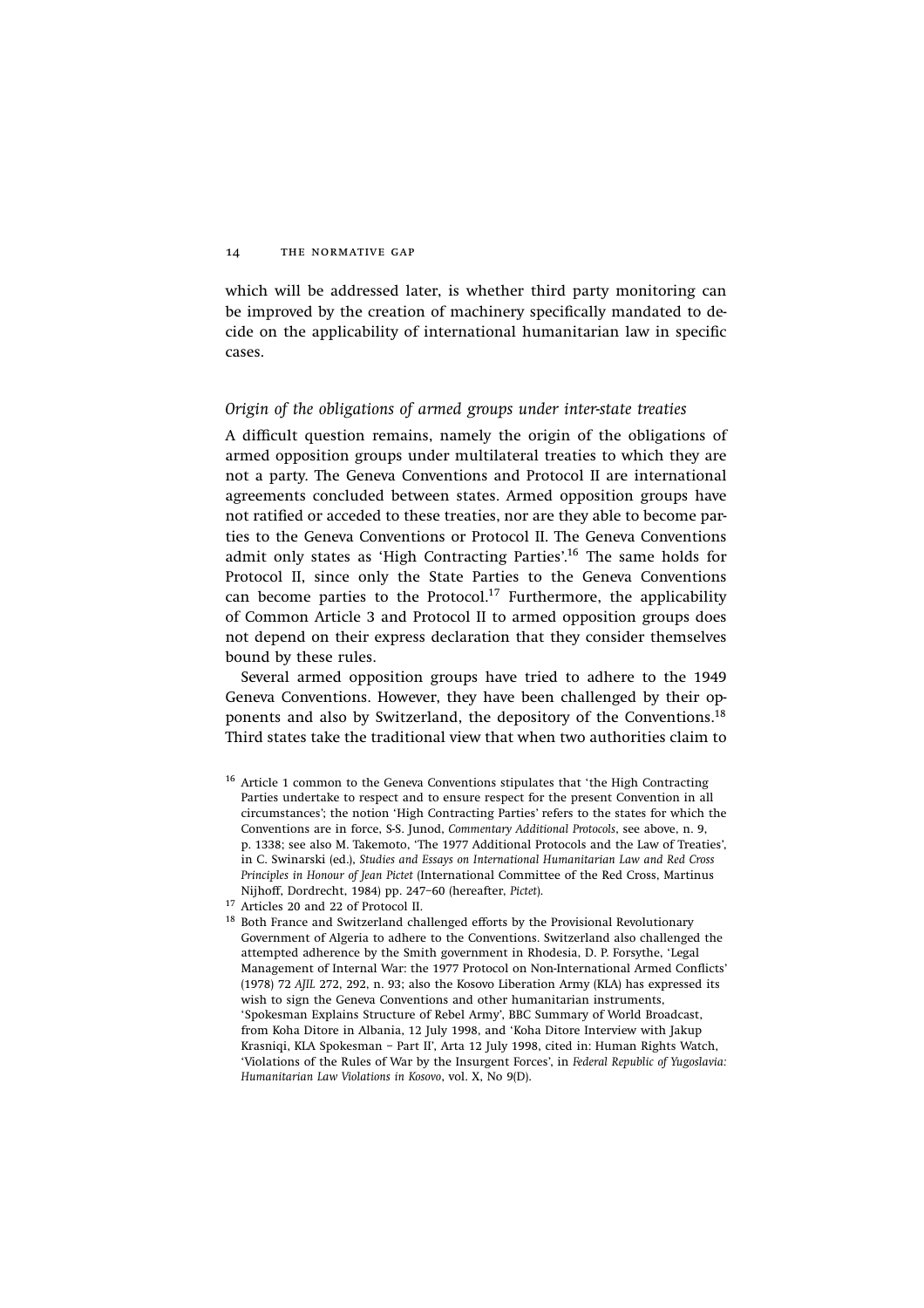represent the government, only the authority that existed before the conflict, may bind the state to the Geneva Conventions and the Additional Protocols. When the established authority is challenged by another de facto authority, the latter will not be accepted as new accessor to the treaties<sup>19</sup>

As armed opposition groups cannot become parties to the Geneva Conventions or Additional Protocols, and are not required to declare themselves bound by the relevant norms, they derive their rights and obligations contained in Common Article 3 and Protocol II through the state on whose territory they operate. $20$  Once the territorial state has ratified the Geneva Conventions and Protocol II, armed opposition groups operating on its territory become automatically bound by the relevant norms laid down therein. The question arises as to the origin of the obligations of armed opposition groups under multilateral treaties. There is no international practice explicitly dealing with this question. However, in view of the fact that humanitarian law has great difficulty in regulating the behaviour of armed opposition groups, it is appropriate to give this question some consideration.

Two arguments, reflecting different conceptions of the international legal status of armed opposition groups, have been put forward to explain their obligations under interstate treaties. First, one may argue that they are bound as de facto authorities in a particular territory. $21$ Armed opposition groups are then regarded as independent entities that exist side-by-side with the established authorities. This argument recognizes the reality of the internal conflict and the politically weakened position of the established authorities. It abandons the traditional conception of the state as an impermeable whole. This argument can, however, only apply to those groups which actually exercise de facto authority over persons or territory. It is unable to explain the obligations of groups lacking such authority, but which are, nonetheless bound by Common Article 3.22

<sup>19</sup> See S-S. Junod, *Commentary Additional Protocols*, above, n. 9, p. 1338.

 $20$  A/7720, para. 171 (Report of the Secretary General 'Respect for Human Rights in Armed Conflicts' 20 November 1969); see also S-S. Junod, *Commentary Additional Protocols*, see above n. 9, p. 1345.

<sup>21</sup> R. Baxter, 'Jus in Bello Interno: the Present and Future Law', in J. Moore (ed.), *Law and Civil War in the Modern World* ( Johns Hopkins University Press, Baltimore, 1974), pp. 518, 527–8.

<sup>&</sup>lt;sup>22</sup> Unlike Protocol II, Common Article 3 does not require armed opposition groups to exercise territorial control in order to be bound by the provisions set forth in this article, see below, Chapter 4, Section 1.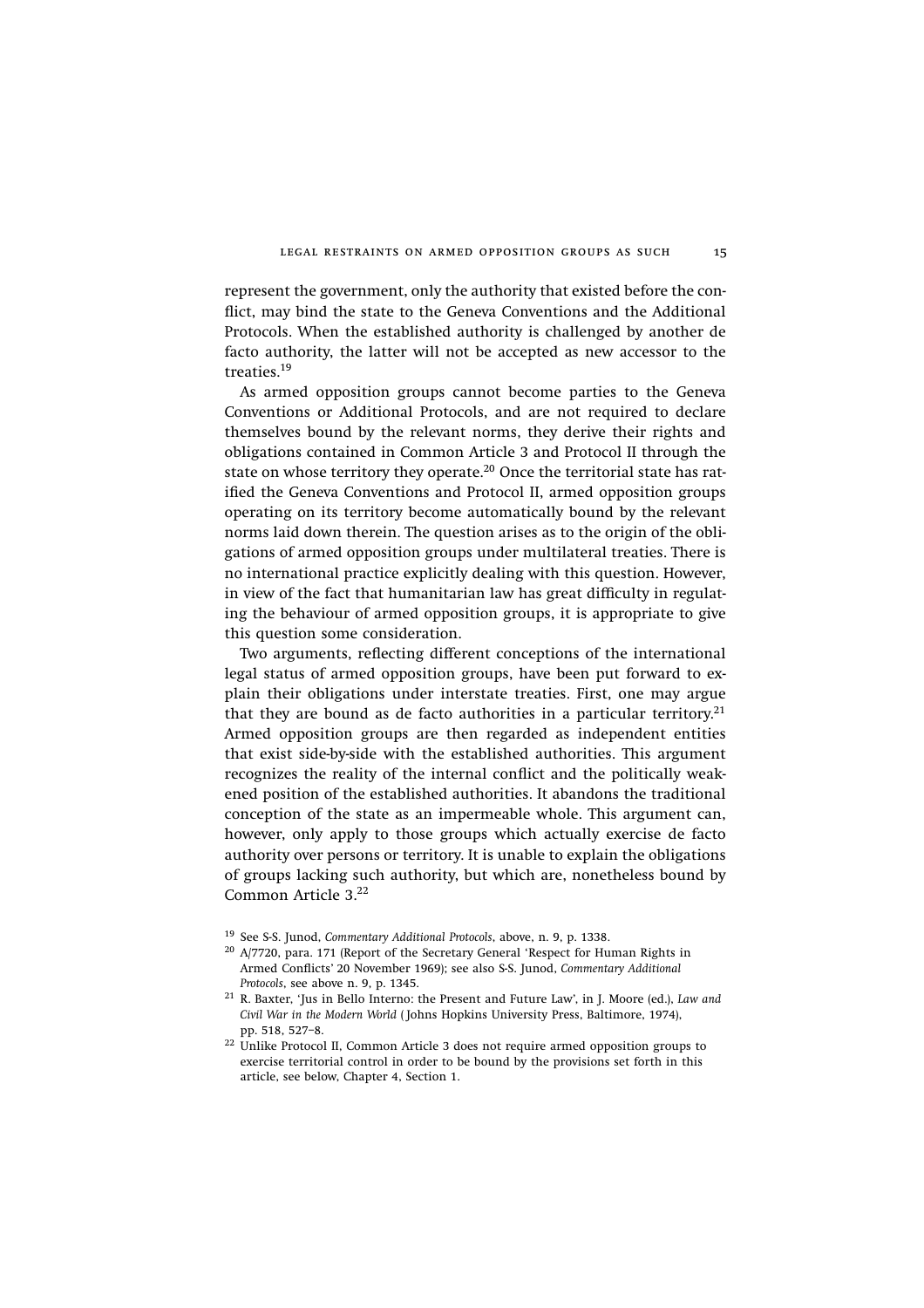The obligations of this latter type of group can only be clarified by the second argument, namely that they are bound by humanitarian norms because they are inhabitants of the state that has ratified the relevant conventions.23 This explanation views the relationship between the established government and armed opposition groups as hierarchical in nature. However, this is difficult to uphold. Armed opposition groups seek to exercise public authority, and in doing so they question the authority of the established government, including the government's laws. In this regard it must also be pointed out that armed groups must be distinguished from individuals. Like armed opposition groups, individuals cannot accede to international treaties, they derive their international rights and obligations through the state under which jurisdiction they live. However, the international rules applicable to individuals are limited to prohibitions on committing a limited number of international crimes. Common Article 3 and Protocol II do not merely require armed opposition groups not to commit the most serious crimes. In their position as a de facto authority, these groups are required to make a much greater effort to comply with international humanitarian law.24

There is some evidence that international bodies acknowledge the problem of the origin of the obligations of armed opposition groups under multilateral treaties. They have occasionally recognized the relevance of consent by armed opposition groups to the applicability of international norms to these groups. The Rwanda Tribunal, in its decision on the applicability of Protocol II to the conflict in Rwanda, took into account that the Rwandan Patriotic Front (RPF) had expressly declared that it considered itself bound by the rules of international humanitarian law.25 The Human Rights Division of the United Nations Observer Mission in El Salvador (ONUSAL), in reviewing the legality of the acts of Frente Farabundo Martí para la Liberación Nacíonal (FMLN), generally referred to the San Jose Agreement on Human Rights, concluded ´

<sup>23</sup> Above, n. 21.

<sup>&</sup>lt;sup>24</sup> For example, Protocol II prescribes various measures that armed opposition groups must take to ensure humane treatment of interned and detained persons, including separate accommodation of men and women and provision of medical examinations, Article 5(2)(a), and (d); see below, Chapter 2, discussing the substantive obligations of armed opposition groups.

<sup>25</sup> *Akayesu* case, above n. 6, at 248, para. 627; see also *Prosecutor* v. *Clement Kayishema and ´ Obed Ruzindana*, No. ICTR-95-1-T, para. 156 ( Judgment of 21 May 1999) (hereafter, *Kayishema* case); Inter-American Commission on Human Rights, Third Report on Colombia, above, n. 8, at 78, para. 20, n. 11 (noting that the ELN [Army of National Liberation] had specifically declared that it considered itself to be bound by the 1949 Geneva Conventions and Protocol II).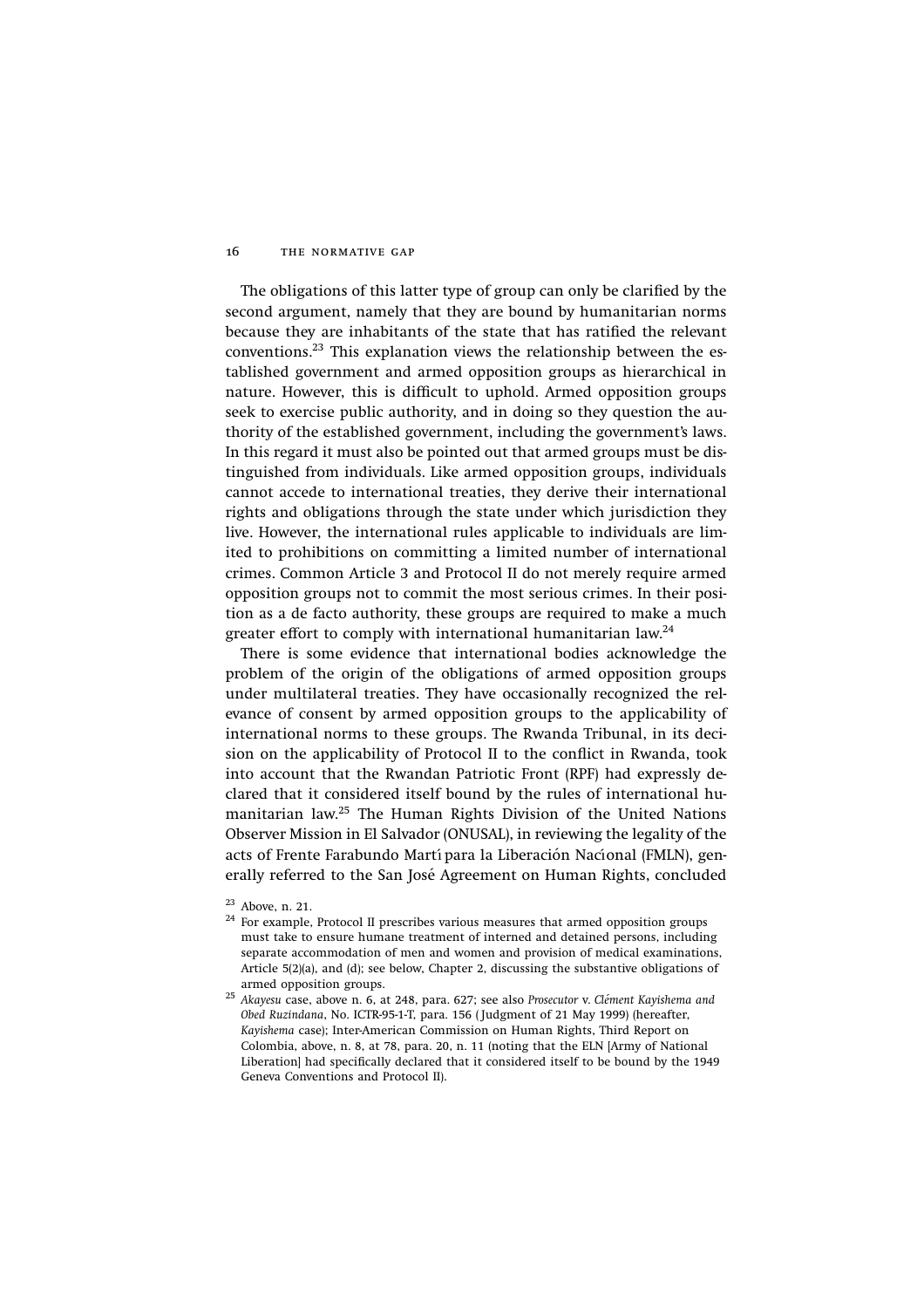between the Salvadorian Government and FMLN, in which FMLN agreed to comply with Common Article 3 and Protocol II. ONUSAL thus preferred the Agreement to the Geneva Conventions and Protocol II, which were also binding upon FMLN. In the next section (Other rules of humanitarian law), I shall deal with special agreements concluded by armed opposition groups.

Special agreements and *ad hoc* declarations by armed opposition groups by which they expressly agree to comply with Common Article 3 and Protocol II do indeed remedy their failure to ratify these treaty rules.26 Such agreements and declarations serve two purposes. First, they compel these groups to explicitly state their will and capacity to adhere to the relevant norms.27 Secondly, they induce the state to accept the applicability of the relevant norms to the conflict in question.

However, the consent by armed opposition groups to rules imposed on them has played only a small role in international practice. International bodies have generally considered the ratification of the relevant norms by the territorial state to be a sufficient legal basis for the obligations of armed opposition groups. These bodies thereby establish the conception of international law as a law controlled by states, under which states can simply decide to confer rights and impose obligations on armed opposition groups.

It is noteworthy that a different construction applies to national liberation movements.<sup>28</sup> Like armed opposition groups, national liberation movements are not entities that are able to become a party to the

- <sup>27</sup> The following example in the practice of the UN Mission in El Salvador, ONUSAL, shows the pertinence of this aspect. FMLN had detained an ambulance, while it knew that it was transporting a wounded man. The FMLN Political and Diplomatic Commission informed ONUSAL 'that no agreement existed between the parties for the evacuation of armed forces wounded and dead by road from war zones'. It added 'that a pledge is needed that armed forces and ambulances will not be used for military purposes and that the army will not obstruct the evacuation of FMLN wounded and disabled by the ICRC'. ONUSAL responded that, according to international humanitarian law, wounded persons, whether or not they have taken part in the armed conflict, must be respected and protected. It referred to Article 7, Protocol II. However, apparently, the FMLN did not consider itself bound by Protocol II, unless it had concluded an agreement to this effect, Second Report of ONUSAL, A/46/658, S/23222, paras. 64–5 (Human Rights Division, 15 November 1991) (hereafter, Second Report of ONUSAL), reprinted in United Nations, *The United Nations and El Salvador 1990–1995* (UN Blue Book Series, United Nations, New York, 1995) p. 179, vol. IV (hereafter, *UN and El Salvador*).
- $28$  These movements are covered by Article 1(4) of Additional Protocol I, which stipulates that the Protocol shall also apply to 'armed conflicts in which peoples are fighting

<sup>26</sup> M. Bothe *et al*., *New Rules for Victims of Armed Conflicts* (Martinus Nijhoff, The Hague, 1982) p. 608 (hereafter, *New Rules*).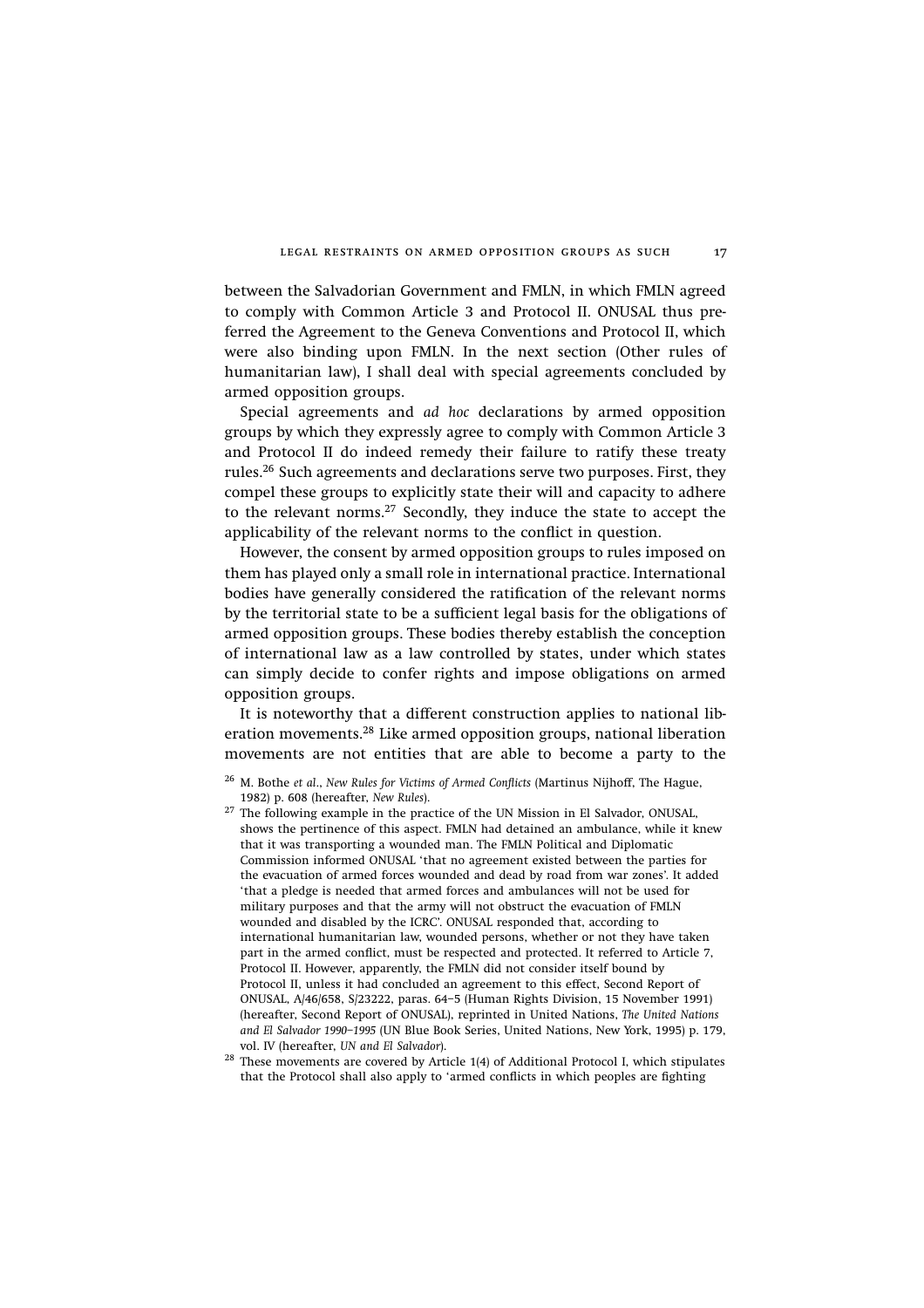Geneva Conventions and the Protocols. However, unlike armed opposition groups, national liberation movements only become subject to Additional Protocol I on an equal footing with a High Contracting Party if they make a special declaration to this effect.<sup>29</sup> Apparently, it was thought that to give effect to the relevant rules, an explicit declaration by national liberation movements that they considered themselves bound was necessary.

The difference, at least formally, between national liberation movements and armed opposition groups is that the former are considered to fight in an *international* conflict. Armed groups on the other hand are a party to an *internal* conflict. Inclusion in Common Article 3 or Protocol II of a clause requiring armed opposition groups to make a declaration in which they agree to comply with the relevant norms would add to the internationalization of the conflict. The reason is that the applicability of these norms would then depend on the consent of an armed opposition group, which puts these groups on an equal footing with the state. This consequence has clearly been unacceptable for states and international bodies.

### *Customary law*

Having demonstrated the applicability of Common Article 3 and Protocol II to armed opposition groups as treaty law, the question should be addressed as to the applicability of these norms as a matter of customary law. Until recently, there was only limited international precedent dealing with the customary law nature of international humanitarian law applicable in internal conflict.<sup>30</sup> However, since the

against colonial domination and alien occupation and against racist regimes in the ´ exercise of their right of self-determination'.

- <sup>29</sup> For that purpose, Article 96(3) provides: 'The authority representing a people engaged against a High Contracting Party in an armed conflict of the type referred to in Article 1, paragraph 4, may undertake to apply the Conventions and this Protocol in relation to that conflict by means of a unilateral declaration addressed to the depository. Such declaration shall, upon its receipt by the depository, have in relation to that conflict the following effects: (a) the Conventions and this Protocol are brought into force for the said authority as a Party to the conflict with immediate effect; (b) the said authority assumes the same rights and obligations as those which have been assumed by a High Contracting Party to the Conventions and this Protocol; and (c) the Conventions and this Protocol are equally binding upon all Parties to the conflict'.
- <sup>30</sup> In fact, it was widely believed that no customary rules applied to internal conflicts. That is why the short version of the Martens Clause in Paragraph 4 of the Preamble of Protocol II, unlike the Martens Clause in Article 1(2) of Additional Protocol I, does not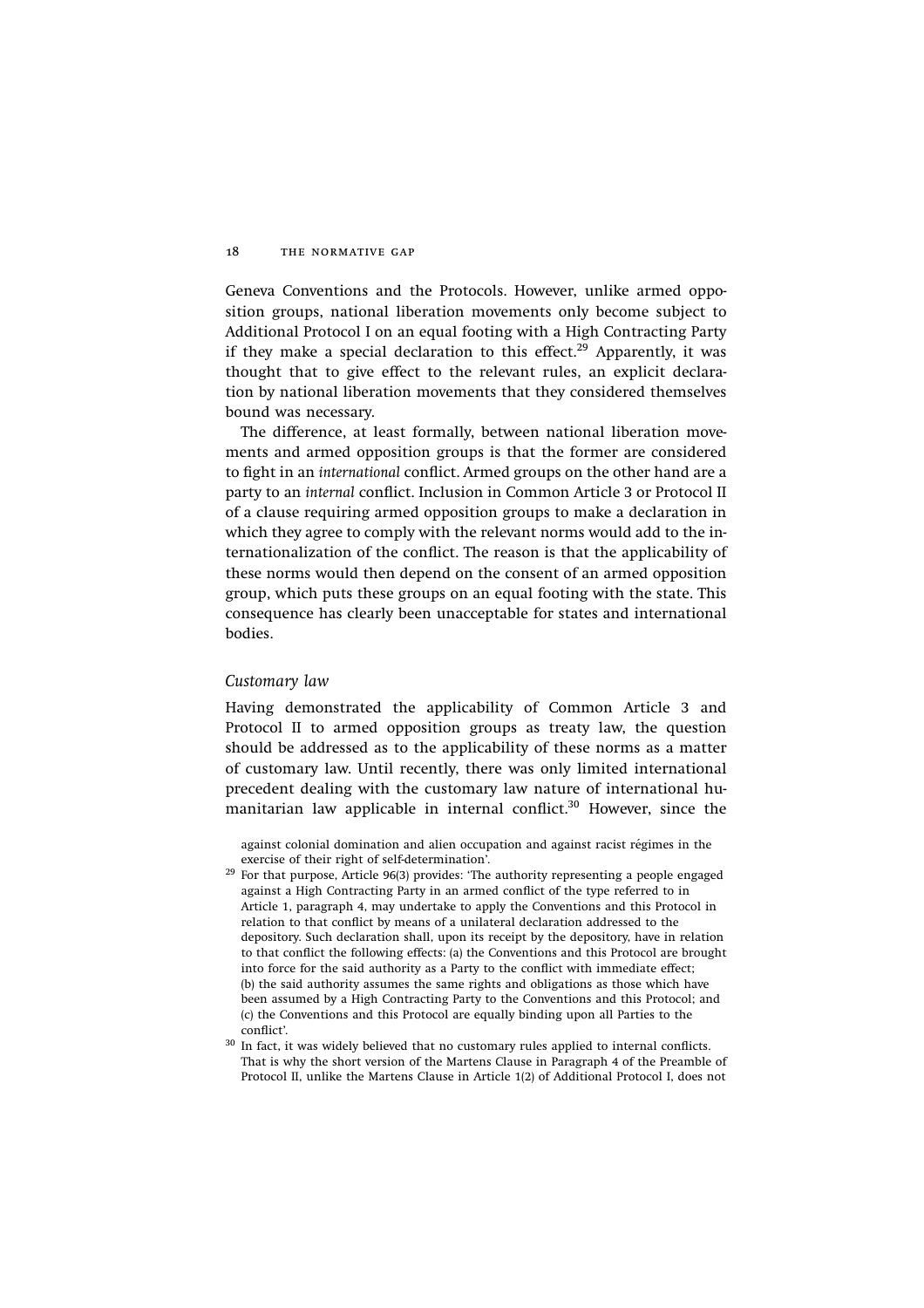establishment of the Yugoslavia and Rwanda Tribunals this situation has changed.<sup>31</sup>

There is ample evidence of international bodies having accepted the applicability of Common Article 3 and major parts of Protocol II to armed opposition groups as customary law. In the case of the *Military and Paramilitary Activities in and against Nicaragua*, the International Court of Justice pointed out that Common Article 3 reflects 'elementary considerations of humanity'.<sup>32</sup> The Court subsequently pointed out that the *Contras* were bound by Common Article 3.33 In the *Advisory Opinion on the Legality of the Threat or Use of Nuclear Weapons*, the Court reinforced its view, stating that the fundamental rules of the Geneva Conventions, which undoubtedly include Common Article 3, are principles of customary law.<sup>34</sup> Similarly, in *Prosecutor* v. *Duˇsko Tadic´* (Appeal on Jurisdiction) the Yugoslavia Tribunal observed:

The emergence of international rules governing internal strife has occurred at two different levels: at the level of customary law and at that of treaty law. Two bodies of rules have thus crystallised, which are by no means conflicting or inconsistent, but instead mutually support and supplement each other. Indeed, the interplay between these two sets of rules is such that some treaty rules have gradually become part of customary law. This holds true for Common Article 3 of the 1949 Geneva Conventions.<sup>35</sup>

In *Prosecutor* v. *Akayesu*, the Rwanda Tribunal affirmed the above observation of the Yugoslavia Tribunal, accepting the customary law status of Common Article 3.36

It is reasonable to assume that the Tribunals regarded the customary rules identified to be applicable to all parties to an internal conflict, including armed opposition groups. Although the criminal tribunals

refer to established custom. A commentary to the Protocol explains that 'this is justified by the fact that the attempt to establish rules for a non-international conflict only goes back to 1949 and that the application of Common Article 3 in the practice of States has not developed in such a way that one could speak of "established custom" regarding non-international conflicts', M. Bothe *et al*., *New Rules*, above, n. 26, p. 620.

- <sup>31</sup> Mention must be made here of the ICRC study being prepared on customary humanitarian law applicable in, *inter alia*, non-international armed conflicts. The study reflects on practice of states and international bodies. Publication is scheduled for 2002, Compendium of Documents, above, n. 1, Annex I, at 3.
- <sup>32</sup> *Nicaragua Case*, n. 3, para. 218. <sup>33</sup> *Ibid.*, para. 219.
- <sup>34</sup> Opinion of 8 July 1996, 35 ILM 809, para. 79 (1996) (hereafter, Advisory Opinion on Nuclear Weapons).
- <sup>35</sup> No. IT-94-1-AR72, para. 98 (Decision on the Defence Motion for Interlocutory Appeal on Jurisdiction, 2 October 1995), (hereafter, *Tadić Interlocutory Appeal*).
- <sup>36</sup> *Akayesu* case, above, n. 6, para. 608.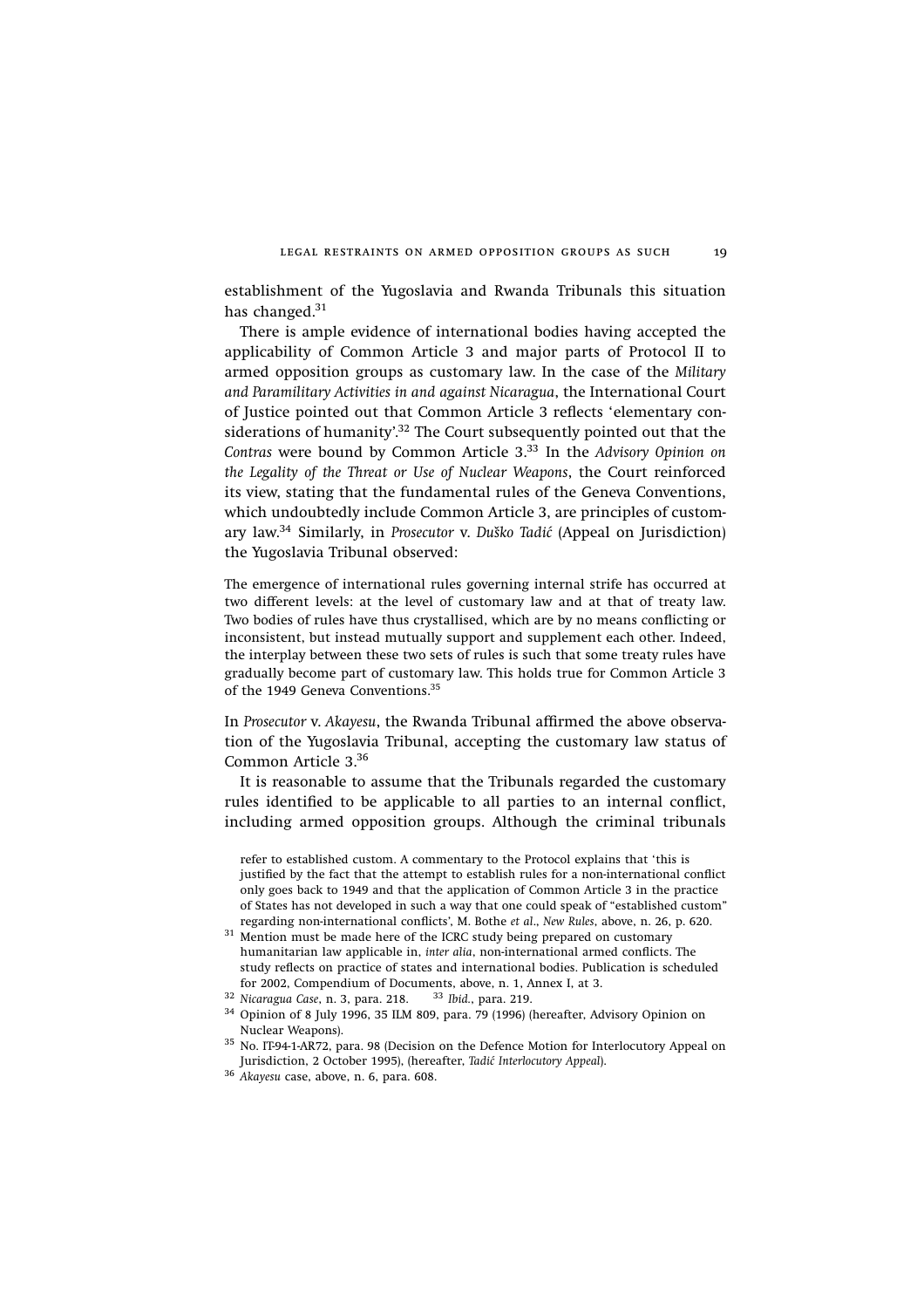are concerned with individual rather than group accountability, they have developed substantive humanitarian norms applicable to internal conflict. Since international humanitarian law applicable in internal conflict generally applies to all parties to the conflict, including armed opposition groups, it is reasonable to assume that the law as developed by the criminal tribunals also applies to armed opposition groups. The relevance of the jurisprudence of the Yugoslavia and Rwanda Tribunals is also evidenced by the fact that, in their analysis of the law applicable to internal conflict, these tribunals have often referred to agreements concluded by, and the conduct of, armed opposition groups.<sup>37</sup>

While the customary law status of Common Article 3 is generally of limited relevance because of the universal acceptance of the Geneva Conventions *qua* binding treaties,<sup>38</sup> this is different with regard to Protocol II. With 150 States Parties,<sup>39</sup> the customary law status of the rules contained in the Protocol is important with regard to armed opposition groups operating in the territory of states that have not ratified the Protocol.

There is ample evidence that various articles of Protocol II constitute customary law. Thus, in the *Tadic´* appeal case, the Yugoslavia Tribunal considered: 'Many provisions of this Protocol can now be regarded as declaratory of existing rules or as having crystallised emerging rules of customary law or else as having been strongly instrumental in their evolution as general principles'.<sup>40</sup> The Tribunal did not specify which

- <sup>37</sup> Also, the fact that other international bodies have taken the jurisprudence of these criminal tribunals as a guide for the international accountability of armed opposition groups indicates the relevance of this practice to the law applicable to armed opposition groups, Inter-American Commission on Human Rights, Third Report on the Situation of Human Rights in Colombia, above, n. 8, at 82, para. 39
- <sup>38</sup> In the *Nicaragua* case the customary law status was relevant because the 'multilateral treaty reservation' of the United States might have precluded the International Court of Justice from considering the applicability of the 1949 Geneva Conventions, above, n. 3. For the Yugoslavia Tribunal the customary law status of Common Article 3 also has practical importance because the principle of *nullum crimen sine lege* requires that the tribunal only applies rules of international humanitarian law which are beyond any doubt part of customary law, *Tadić Interlocutory Appeal*, above, n. 35, para. 143, and Report of the UN Secretary-General Pursuant to Paragraph 2 of Security Council Resolution 808 (1993), S/25704, para. 34 (3 May 1993) (hereafter, 1993 Report of the UN Secretary-General); see further T. Meron, 'The Geneva Conventions as Customary Law' (1987) 81 *AJIL* 348, 361 (discussing the additional reasons for the relevance of the customary law status of the Geneva Conventions) (hereafter, 'Geneva Conventions as Customary Law').
- <sup>39</sup> www.icrc.org (visited, 1 January 2001).
- <sup>40</sup> *Tadić Interlocutory Appeal*, above, n. 35, para. 117; see also *ibid.*, para. 98; *Prosecutor* v. Dario Kordić, Mario Cerkez, Decision on the Joint Defence Motion to Dismiss the Amended Indictment for Lack of Jurisdiction Based on the Limited Jurisdictional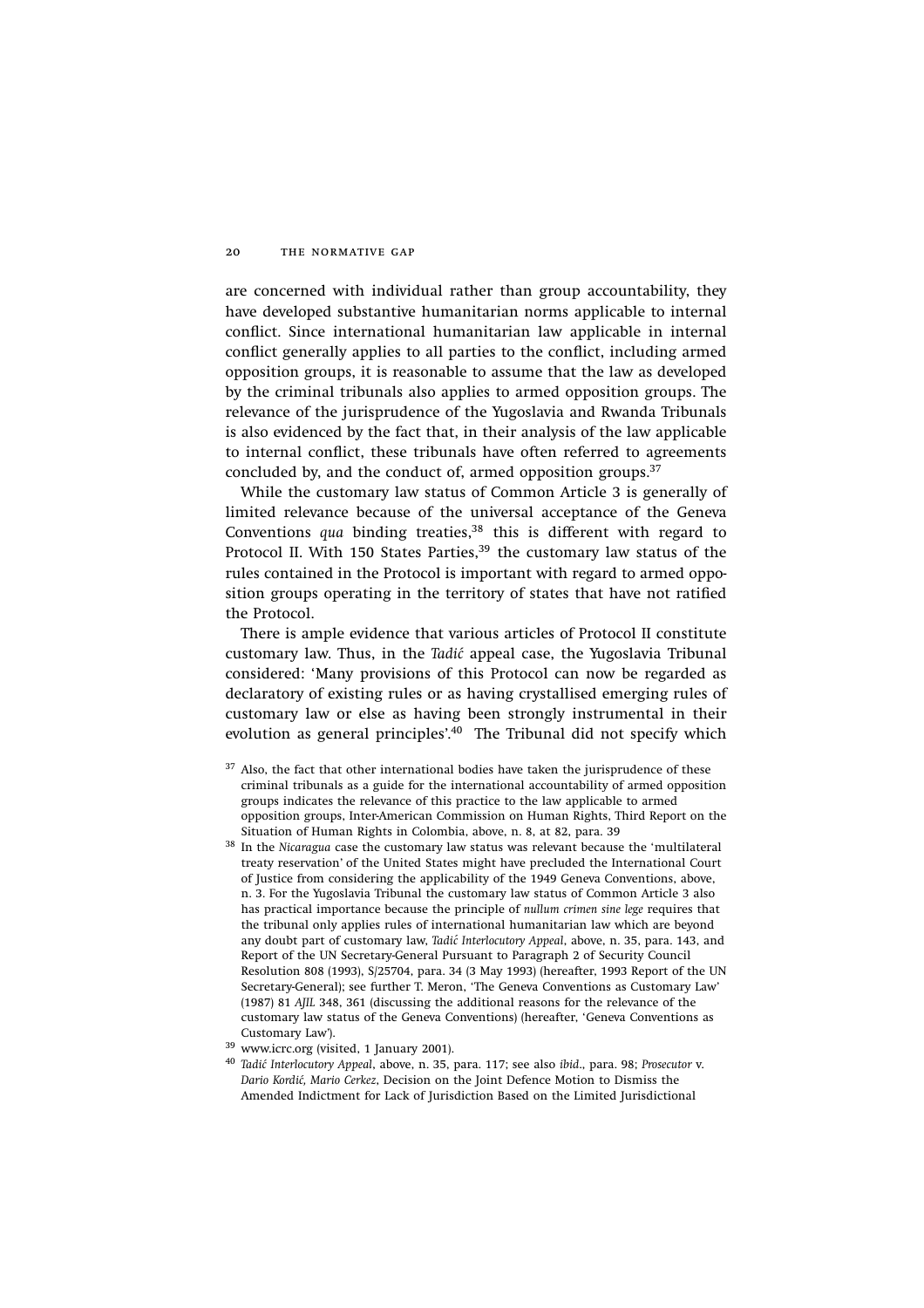provisions of Protocol II it considered to be customary law. On closer analysis, it appears that the Tribunal particularly referred to the norms in the Protocol which overlap with Common Article 3, and which the Tribunal for that reason considered to be customary law.<sup>41</sup> These norms include Article 4(2) of Protocol II, providing fundamental guarantees to persons taking no active part in the hostilities. The Tribunal possibly also regarded Articles 5 and 6 of Protocol II as customary law, as these norms are also reflected in Common Article 3. These articles prescribe humane treatment of persons whose liberty has been restricted and provide rules on penal prosecution. In *Prosecutor* v. *Kordic and Others ´* , the Yugoslavia Tribunal extended the list of customary law provisions with Article 13(2) of Protocol II, concerning unlawful attacks on civilians. $42$ The Inter-American Commission, in its Third Report on the Situation of Human Rights in Colombia, considered Articles 4(2) and 13 of Protocol II to reflect customary law.<sup>43</sup> In addition, the Commission identified as customary law the prohibition of recruitment of children under the age of fifteen or allowing them to take part in the hostilities, prohibition of starvation of civilians as a method of combat, attacks against cultural objects and places of worship and forced movement of civilians, rules which are laid down in Articles 4(3), 14, 16 and 17 of Protocol II, respectively.<sup>44</sup>

The Rwanda Tribunal took a more cautious position as to the customary law status of Protocol II. In *Prosecutor* v. *Jean-Paul Akayesu*, the Tribunal, following the UN Secretary-General, found that Article 4(2) of Protocol II reflects custom. However, it did not recognize the Protocol as a whole to be customary law:

As aforesaid, Protocol II as a whole was not deemed by the Secretary-General to have been universally recognized as part of customary international law *...* Whilst the Chamber is very much of the same view as pertains to Protocol II as a whole, it should be recalled that the relevant Article in the context of the ICTR is Article 4(2) (Fundamental Guarantees) of Protocol II. All of the guarantees, as enumerated in Article 4 reaffirm and supplement Common Article 3 and, as discussed above, Common Article 3 being customary in nature, the Chamber is of the opinion that these guarantees did also at the time of the events alleged in the Indictment form part of existing international customary law.<sup>45</sup>

Reach of Articles 2 and 3, No. IT-95-14/2-PT, para. 30 (2 March 1999) ('while both Protocols [I and II] have not yet achieved the near universal participation enjoyed by the Geneva Conventions, it is not controversial that major parts of both Protocols reflect customary law') (hereafter, *Kordic´* case).

- <sup>41</sup> *Tadić Interlocutory Appeal*, above, n. 35, para. 117. <sup>42</sup> Above, n. 40, para. 31.<br><sup>43</sup> Above. n. 8. at 83. para. 42. and at 94–5. para. 82. <sup>44</sup> *Ibid.*
- <sup>43</sup> Above, n. 8, at 83, para. 42, and at 94-5, para. 82.
- <sup>45</sup> Above, n. 6, paras. 609–10 (footnotes omitted).
- -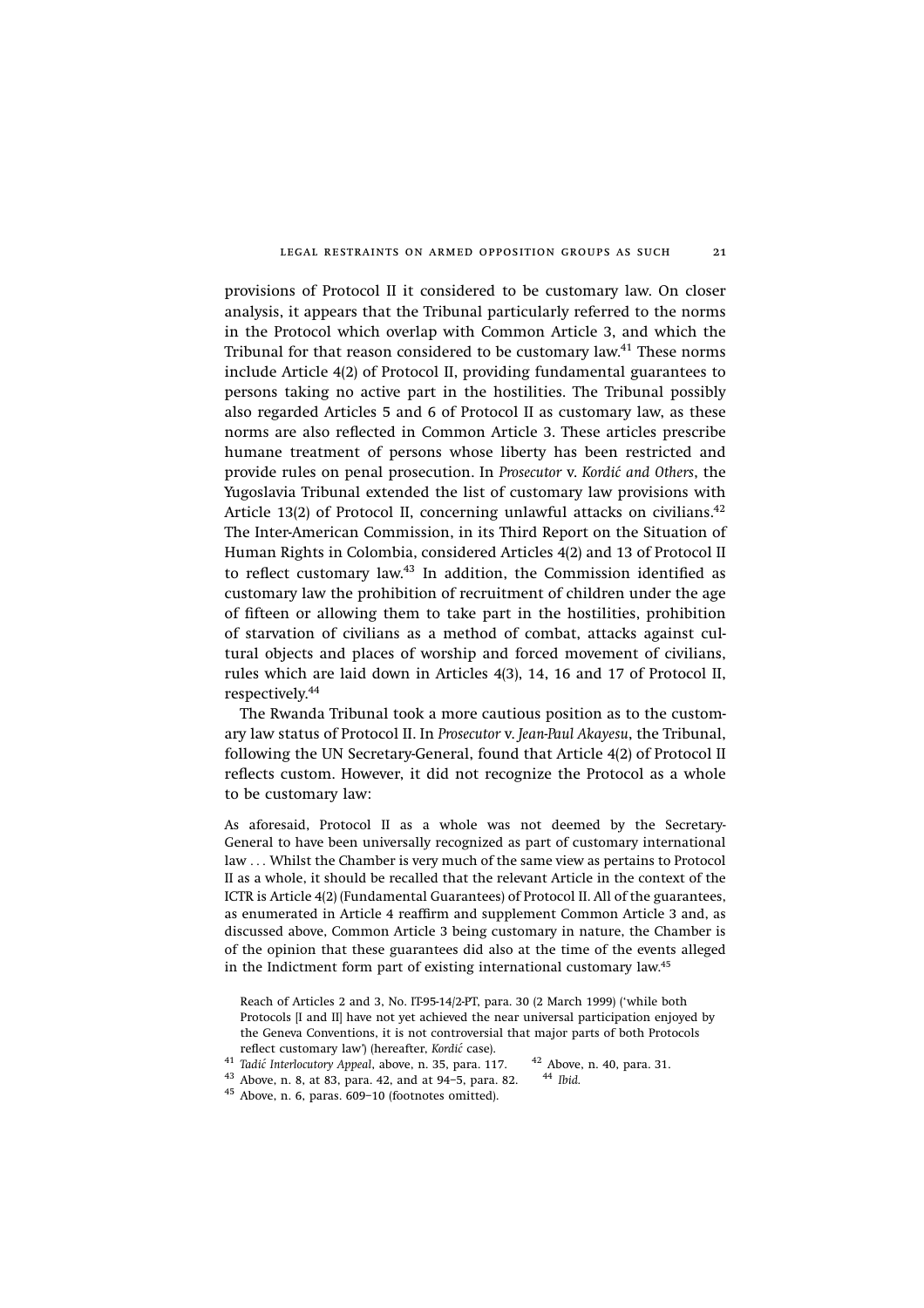However, the viewpoint of the Rwanda Tribunal is isolated in international practice.

Attention should also be paid to the practice of the UN Commission on Human Rights. The Commission applied Protocol II to armed opposition groups operating in states that have not ratified the Protocol. For example, in resolution 1993/66, the Commission urged 'all the Afghan parties' 'to respect accepted humanitarian rules, as set out in the Geneva Conventions of 12 August 1949 and the Additional Protocols thereto of 1977'.46 Afghanistan has not accepted Protocol II as binding upon it. The reference to the 'accepted humanitarian rules' may suggest that the Commission regards Protocol II in its entirety as reflecting customary law.<sup>47</sup> In any case, this and other resolutions of the Commission point towards a development of international humanitarian law, so that, in the course of time, international bodies may regard the entire Protocol II as having acquired the status of customary law.

Finally, a brief remark on how international bodies consider the customary law examined above to be made and changed is in order. Tribunals that have addressed the issue of customary humanitarian law have generally taken a rather liberal approach in this matter. More particularly, they have tended to avoid the difficult question of state practice, concentrating primarily on *opinio iuris*. <sup>48</sup> The Yugoslavia Tribunal affirms this trend:

Before pointing to some principles and rules of customary law that have emerged in the international community for the purpose of regulating civil strife, a word of caution on the law-making process in the law of armed conflict is necessary. When attempting to ascertain State practice with a view to establishing the existence of a customary rule or a general principle, it is difficult, if not impossible, to pinpoint the actual behaviour of the troops in the field for the purpose of establishing whether they in fact comply with, or disregard, certain standards of behaviour. This examination is rendered extremely difficult by the fact that not only is access to the theatre of military operations normally refused to independent observers (often even to the ICRC) but information on the actual conduct of hostilities is withheld by the parties to the conflict; what is worse,

<sup>46</sup> Para. 6 (10 March 1993).

<sup>47</sup> See also UN Commission on Human Rights, Res. 1998/67, para. 6 (21 April 1998) (on Sudan) (calling on all parties to the hostilities to respect Common Article 3 and the Additional Protocols). The Commission on Human Rights' Special Rapporteur for Sudan, Gáspár Bíró, recommended that the Government sign Protocol II, E/CN.4/1995/58, para. 63(c) (30 January 1995). The Commission referred to the '*applicable* provisions of international humanitarian law' (emphasis added), which included Protocol II.

<sup>48</sup> T. Meron, 'Geneva Conventions as Customary Law', above, n. 38, at 361.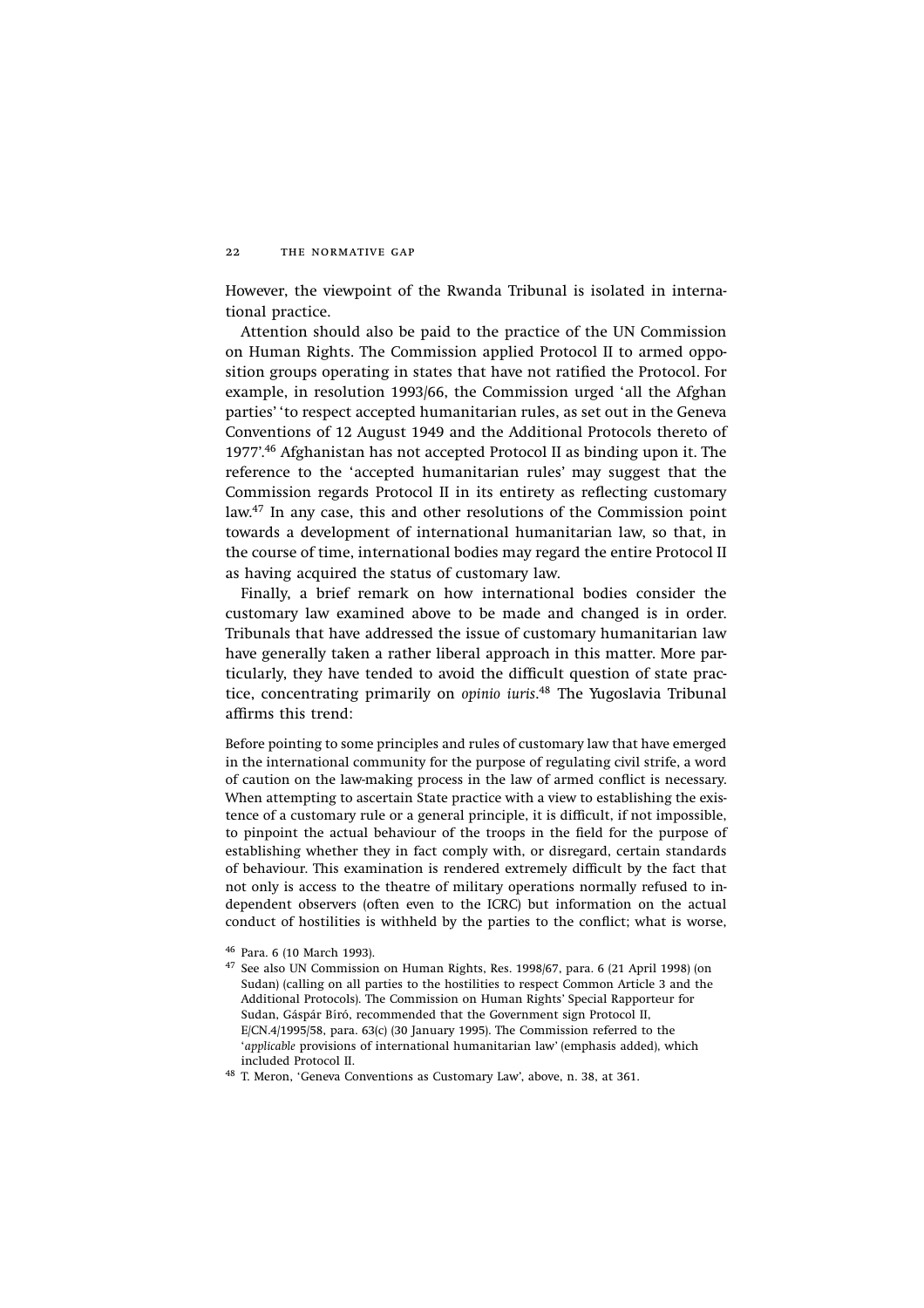often recourse is had to misinformation with a view to misleading the enemy as well as public opinion and foreign Governments. In appraising the formation of customary rules or general principles one should therefore be aware that, on account of the inherent nature of this subject-matter, reliance must primarily be placed on such elements as official pronouncements of States, military manuals and judicial decisions.<sup>49</sup>

In effect, the Tribunal considered not only official pronouncements of states, military manuals and judicial decisions relevant to the formation of customary law, but also resolutions of the UN General Assembly and the UN Security Council.

The Tribunal's assertion that, because of the 'inherent nature of the subject-matter', the formation of customary humanitarian law is different from the formation of customary law in other fields of international law, should be questioned. The peculiarity of international humanitarian law would lie, according to the Tribunal, in the fact that soldiers withhold information on the military conduct so that the Tribunal is unable to determine the actual behaviour of the troops in the field. In view of the numerous detailed reports on internal conflicts produced by non-governmental organizations such as Amnesty International and Human Rights Watch, as well as extensive media services, giving detailed accounts of the events in today's armed conflicts, this statement should be questioned. Rather the peculiarity of international humanitarian law seems to lie in the gap that exists between the actual behaviour on site and the behaviour prescribed by international legal standards. This discrepancy between the actual and the prescribed conduct forced Kalshoven to express his 'misgivings about the notion of customary law of armed conflict and about the frequency and occasional lightheartedness [with which] the phrase is currently used'.50

I do not intend to examine in detail all the problems relating to the making of customary humanitarian law. An extensive literature has already been devoted to these problems.<sup>51</sup> Suffice it to say that

<sup>51</sup> T. Meron, 'Geneva Conventions as Customary Law', above, n. 38; T. Meron, 'Is International Law Moving Towards Criminalization?' (1998) 9 *EJIL* 18, 28–30 (hereafter, 'Criminalization').

<sup>&</sup>lt;sup>49</sup> *Tadić Interlocutory Appeal*, above, n. 35, para. 99. See also Yugoslavia Tribunal Prosecutor v. *Kupreskic et al. ´* , Case No. IT-95-16-T, para. 527 (14 January 2000) (hereafter, *Kupreskic´* case (2000)) ('Principles of international humanitarian law may emerge through a customary process under the pressure of the demands of humanity or the dictates of public conscience, even when State practice is scant or inconsistent').

<sup>50</sup> F. Kalshoven, 'Development of Customary Law of Armed Conflict' (Asser Colloquium, 27 November 1998) p. 1 (on file with author).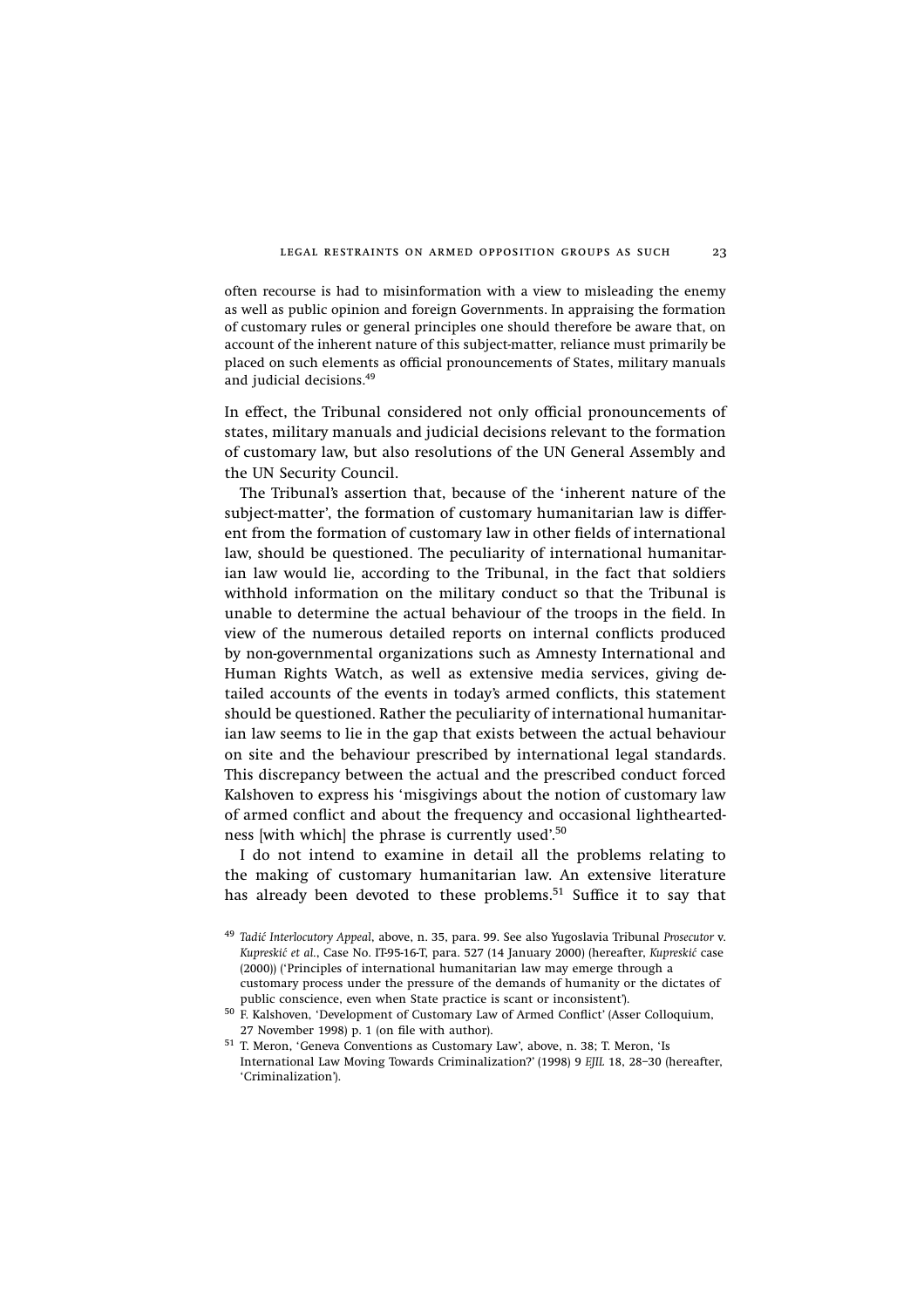the Tribunal's approach to identifying customary law, relying mainly on *opinio iuris* and largely disregarding actual practice, does not differ from that taken by other courts and tribunals. Further, the primary role international bodies play in articulating *opinio iuris* fits in with the current trend that the practice of international bodies is becoming increasingly important at the expense of the actual practice of states.<sup>52</sup>

Related to the question how customary law is made and changed is the question how international bodies disentangle customary law from treaty obligations. It is difficult, if not impossible, to distinguish Common Article 3 as customary from these norms as treaty law and to separately determine customary law as to its content. This is so because 188 states have ratified the Geneva Conventions. This may have been the problem Judge Sir Robert Jennings hinted at when he questioned, in his dissenting opinion on the *Nicaragua* case, the customary law status of Common Article 3.53 The problem with identifying practice, which is not, or not only, based on treaties, is also prevalent in the practice of the Yugoslavia Tribunal. In the *Celebici* case, the Yugoslavia Tribunal recognized this problem:

The evidence of the existence of such customary law – State practice and *opinio juris* – may, in some situations, be extremely difficult to ascertain, particularly where there exists a prior multilateral treaty which has been adopted by the vast majority of States. The evidence of State practice outside of the treaty, providing evidence of separate customary norms or the passage of the conventional norms into the realms of custom, is rendered increasingly elusive, for it would appear that only the practice of non-parties to the treaty can be considered as relevant. Such is the position of the four Geneva Conventions, which have been ratified or acceded to by most States. Despite these difficulties, international tribunals do, on occasion, find that custom exists alongside conventional law, both having the same substantive content.<sup>54</sup>

<sup>52</sup> T. Meron, 'Criminalization', above, n. 51, at 28.

<sup>53</sup> Above, n. 3, at 537 ( Jennings, J., dissenting) ('there must be at least very serious doubts whether those conventions [the 1949 Geneva Conventions] could be regarded as embodying customary law. Even the Court's view that the Common Article 3, laying down a 'minimum yardstick' (para. 218) for armed conflicts of a non-international character, is applicable as 'elementary considerations of humanity' is not a matter free from difficulty). It was also the problem of separating customary law from treaty law that compelled Meron to argue that 'it cannot be said that the Court has succeeded in clarifying the status of the Geneva Conventions as customary law', T. Meron, 'Geneva Conventions as Customary Law', above, n. 38, at 358.

<sup>54</sup> *Prosecutor* v. *Zejnil Delalic, Zdravko Mucic, Hazim Delic, Esad Landzo*, No. IT-96-21-T, paras. 302–3 (16 November 1998) (hereafter, *Celebici* case).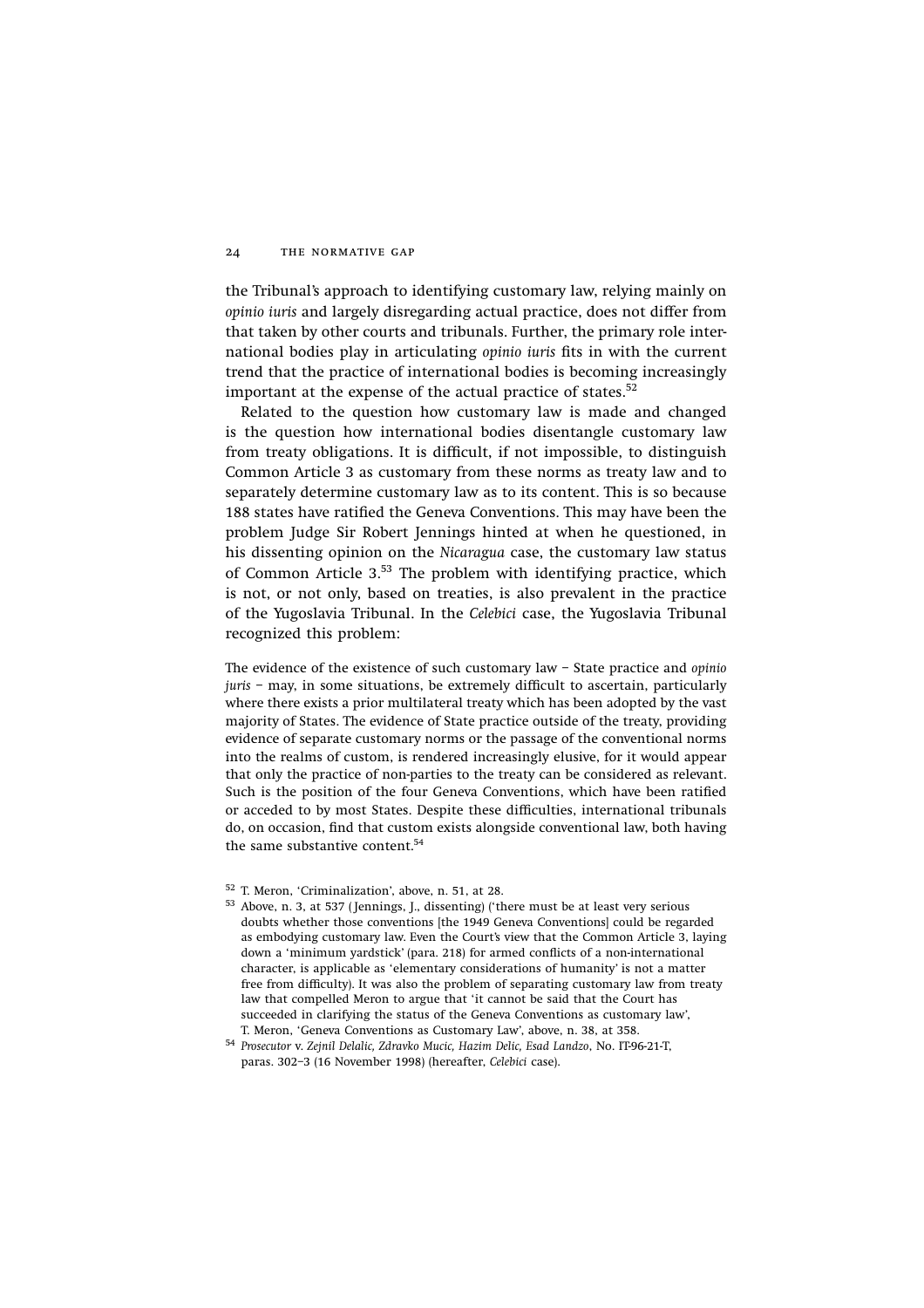The Trial Chamber did thus not consider the difficulty of separate identification of customary law to be prohibitive for its finding of customary law. At the same time, it failed to indicate how it circumvents this difficulty. The problem of disentanglement raises pertinent questions as to the reality of customary law identified by international bodies. Consider the following example, which provided, according to the Yugoslavia Tribunal, evidence of the customary law status of Common Article 3 and Protocol II:

A more recent instance of this tendency [of the formation of customary law for internal armed conflicts] can be found in the stand taken in 1988 by the rebels (the FMLN) in El Salvador, when it became clear that the Government was not ready to apply the Protocol II it had previously ratified. The FMLN undertook to respect both Common Article 3 and Protocol II: 'The FMLN shall ensure that its combat methods comply with the provisions of Common Article 3 of the Geneva Conventions and Protocol II, take into consideration the needs of the majority of the population, and defend their fundamental freedoms.'55

However, it can be questioned whether FMLN practice evidences customary law. Because this group was also bound by Common Article 3 and Protocol II *qua* treaty law, this practice could just as well involve the application of treaty law.<sup>56</sup> The fact that El Salvador refused to apply Protocol II does not affect the obligations of the FMLN under this Protocol, since the applicability of these norms does not depend on reciprocity.<sup>57</sup>

A similar problem exists with the suggestion of the Yugoslavia Tribunal that the conclusion of special agreements by parties to an internal conflict, bringing into force articles of the Geneva Conventions other than Common Article 3, would evidence the customary law status of these articles. Common Article 3 expressly provides for the possibility to extend the applicable law to other provisions of the four Geneva Conventions through the conclusion of agreements. In consequence, it is difficult to establish whether a particular agreement to apply the remainder of the Geneva Conventions evidences the customary law status of these articles or merely shows the application of treaty law.58

<sup>&</sup>lt;sup>55</sup> Tadić Interlocutory Appeal, above, n. 35, para. 107 (FMLN, La legitimidad de nuestros metodos de lucha, ecretaria de promocion y proteccion de lo Derechos Humanos del FMLN, El Salvador, 10 October 1988, at 89) (unofficial translation).

<sup>56</sup> Several international bodies have indicated that the armed conflict between El Salvador and FMLN fulfilled the criteria for applicability of Protocol II.

<sup>57</sup> *Commentary 4th Geneva Convention*, above, n. 9, p. 37.

<sup>&</sup>lt;sup>58</sup> *Tadić Interlocutory Appeal*, above, n. 35, para. 103.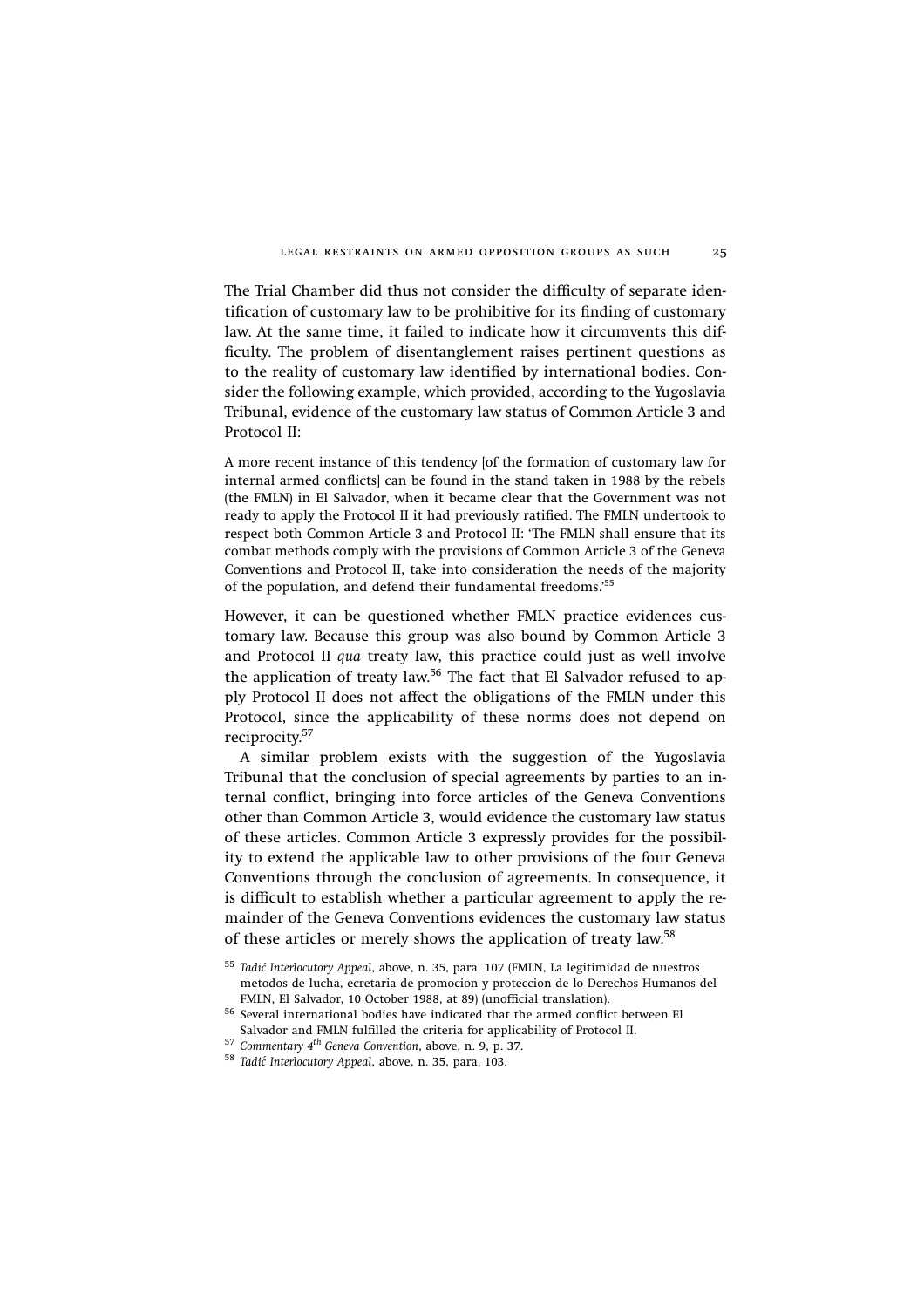# *Origin of the obligations of armed groups under customary law*

The question of the origin of the obligations of armed opposition groups under customary law needs to be addressed. This is similar to the question posed earlier with regard to the obligations of armed opposition groups under inter-state treaties. Do armed opposition groups derive their obligations through the state on whose territory they are established or is their consent to these norms necessary in order for the norms to be binding upon them?

Article 38 of the Statute of the International Court of Justice states that the Court will apply 'evidence of a general practice accepted as law'. This article does not state that 'general practice' must concern state practice that is accepted by states as law. While there is no evidence of the International Court applying rules based on practice of armed opposition groups, $59$  there is such evidence in the practice of the Yugoslavia Tribunal. In the *Tadic´* appeal case, the Tribunal considered the behaviour of insurgents as 'instrumental in bringing about the formation of customary rules'.<sup>60</sup> Accordingly, in order to identify the customary norms applicable in internal conflict, it reviewed the practice of FMLN engaged in the conflict in El Salvador.<sup>61</sup> Similarly, the Tribunal considered agreements concluded by armed opposition groups to be evidence of customary law.<sup>62</sup> Thus, although the practice is still limited, there is some evidence that the consent of armed opposition groups is relevant for their obligations under international customary law.

### **Other rules of humanitarian law**

### *Multilateral treaties*

Three humanitarian treaties, other than the Geneva Conventions and Protocol II, apply to armed opposition groups: Amended Protocol II on Prohibitions or Restrictions on the Use of Mines, Booby-Traps and Other Devices to the Conventional Weapons Convention, of 3 May 1996;

<sup>59</sup> In its Advisory Opinion on Nuclear Weapons, the Court decided that the substance of customary law must be 'looked for primarily in the actual practice and *opinio iuris* of States', above, n. 34, para. 64; R. Jennings, A. Watts, *Oppenheim's International* Law (Longman, London, 9<sup>th</sup> edn., 1996) p. 26 (stating that 'the substance of this source of international law is to be found in the practice of states') (hereafter, *Oppenheim*).

<sup>&</sup>lt;sup>60</sup> *Tadić Interlocutory Appeal*, above, n. 35, para. 108. <sup>61</sup> *Ibid.*, para. 107.

<sup>62</sup> *Ibid.*, para. 103.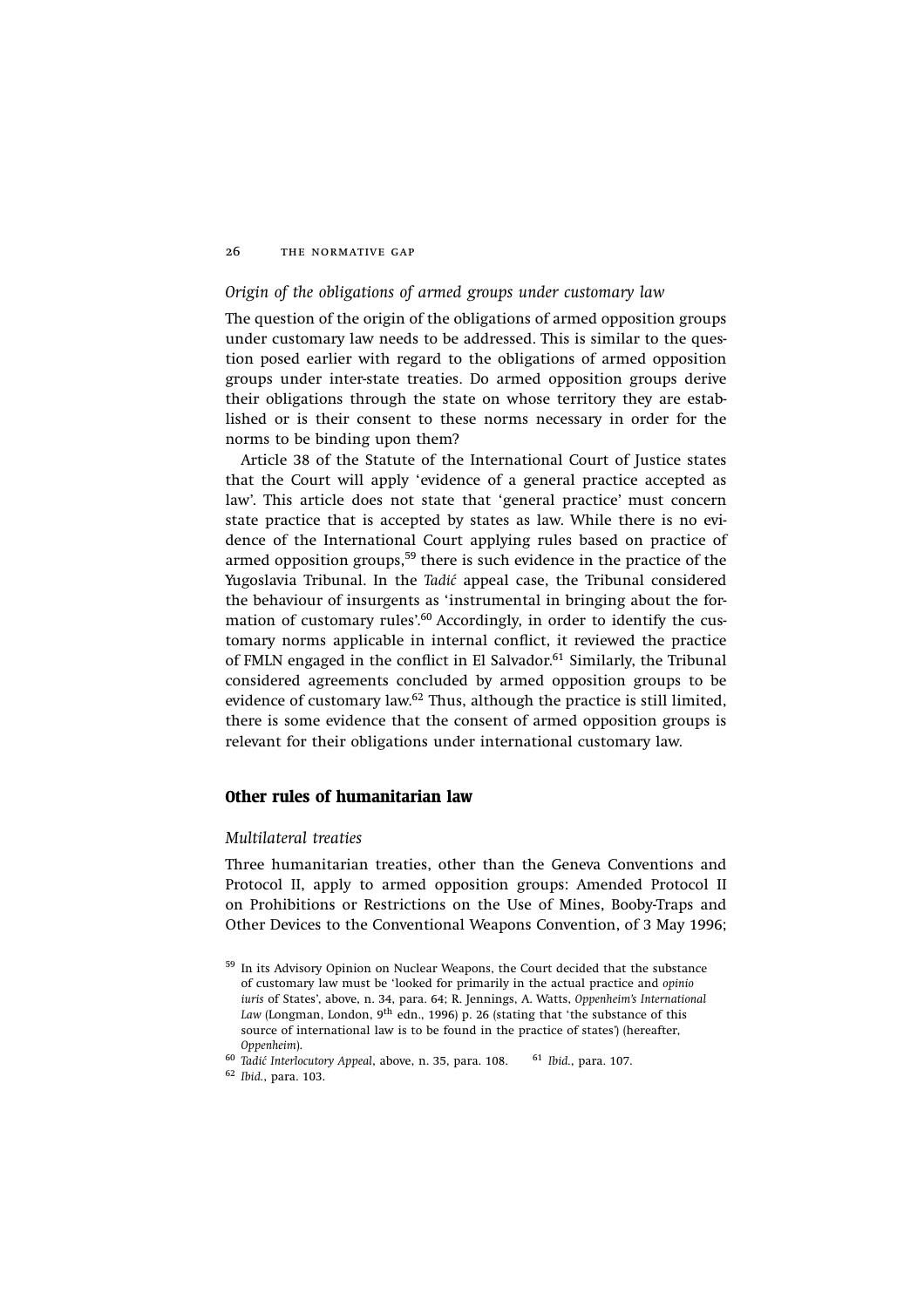the 1954 Cultural Property Convention; and the Second Protocol to the Cultural Property Convention of 26 March 1999 (not yet in force).

Article 1 of Amended Protocol II to the Conventional Weapons Convention provides that the Protocol applies to situations referred to in Common Article 3 and that each party to the conflict is bound by it. It expands Protocol II to the 1980 Conventional Weapons Convention, which does not apply to armed opposition groups.<sup>63</sup> Amended Protocol II has not yet been applied by international bodies. The Protocol, however, codifies the long-standing view of international bodies, that armed opposition groups are prohibited from using landmines against civilians. Section 2 of the next chapter (on the substantive obligations of armed opposition groups) examines this prohibition in more detail.<sup>64</sup>

The Cultural Property Convention extends its core article to armed opposition groups. Article 19(1) requires armed opposition to implement the rules 'which relate to respect for cultural property'.65 In the *Tadic´*

<sup>63</sup> Article 1 of the 1980 Conventional Weapons Convention provides that the annexed Protocols shall apply to situations referred to in Article 2 common to the 1949 Geneva Conventions, including situations referred to in Article 1(4) of Additional Protocol I.

- <sup>64</sup> Another recent treaty on the use of land mines, the Ottawa Convention on Prohibition of the Use of Anti-Personnel Mines of 18 September 1997, does not apply to armed opposition groups. This is noteworthy since this treaty is meant to apply specifically during internal armed conflicts. With the formulation that states shall 'never under any circumstances' use, develop, produce, acquire, stockpile or transfer anti-personnel mines, states secured the application of the Convention to internal conflicts, but circumvented its applicability to armed opposition groups. The treaty has been criticized for this, S. D. Goose, 'The Ottowa Process and the 1997 Mine Ban Treaty' (1998) 1 *YIHL* 269, 289; the International Campaign to Ban Landmines (ICBL) intends to press governments to improve the treaty on this point during the Annual Meetings of States Parties, the Review Conference and any Amendment Conference, *ibid*. An explanation for this omission may be that the Ottowa Convention has been negotiated by experts in the field of arms control rather than humanitarian law experts.
- <sup>65</sup> While it is not entirely clear which rules are referred to, as a minimum it would seem that armed opposition groups are bound by Article 4 of the Convention, which provides: '1. The High Contracting Parties undertake to respect cultural property situated within their own territory as well as within the territory of other High Contracting Parties by refraining from any use of the property and its immediate surroundings or of the appliances in use for its protection for purposes which are likely to expose it to destruction or damage in the event of armed conflict; and by refraining from any act of hostility directed against such property. 2. The obligations mentioned in paragraph I of the present Article may be waived only in cases where military necessity imperatively requires such a waiver. 3. The High Contracting Parties further undertake to prohibit, prevent and, if necessary, put a stop to any form of theft, pillage or misappropriation of, and any acts of vandalism directed against, cultural property. They shall refrain from requisitioning movable cultural property situated in the territory of another High Contracting Party. 4. They shall refrain from any act directed by way of reprisals against cultural property. 5. No High Contracting